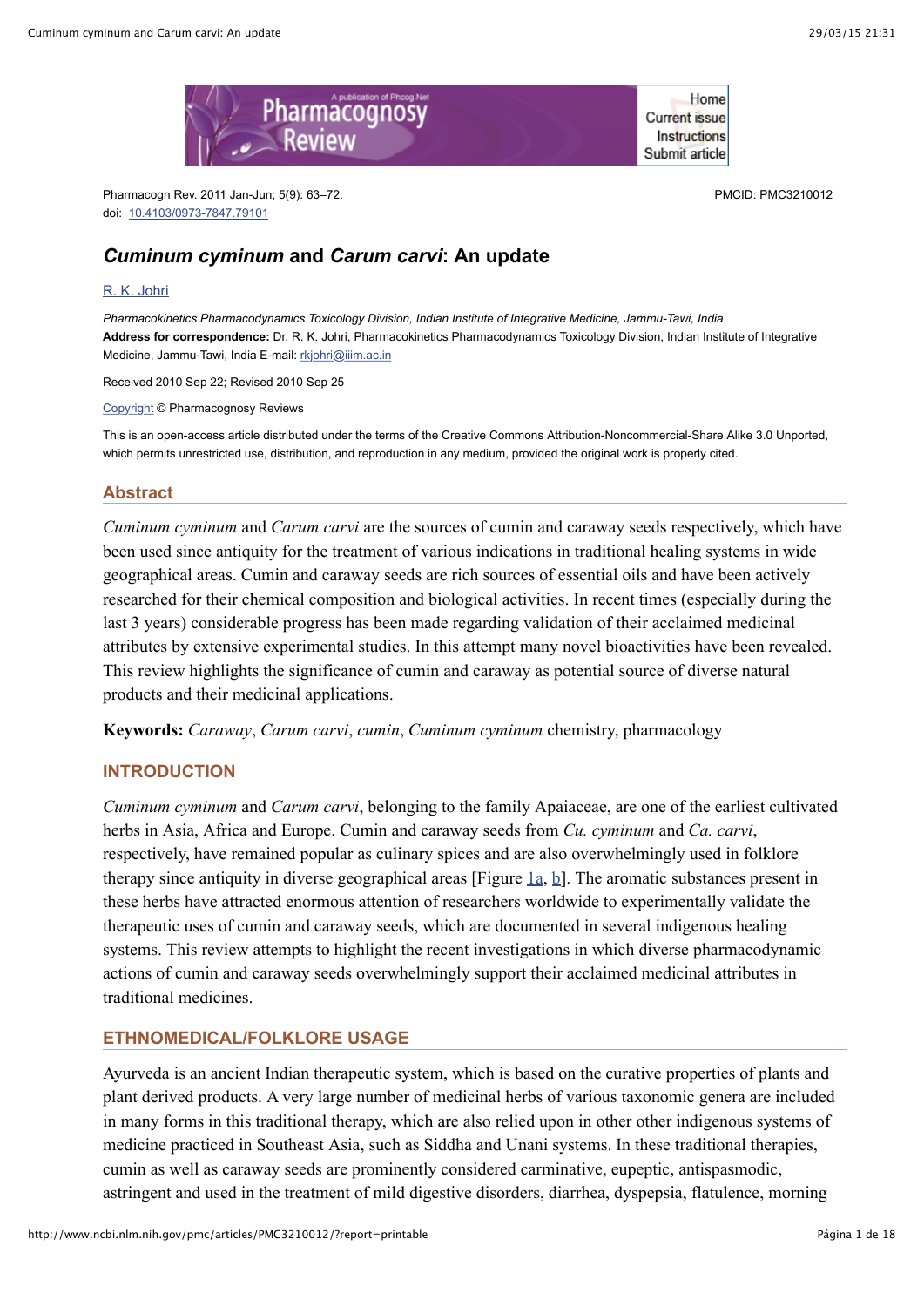sickness, colic, dyspeptic headache and bloating, and are said to promote the assimilation of other herbs and to improve liver function. They have also been used in bronchopulmonary disorders and as a cough remedy, as well as an analgesic. Vapors from caraway seeds are reported to give relief in patients suffering from lumbago and rheumatism. Caraway water finds use as a vehicle for pediatric medicines. As a mixture with alcohol and castor oil, it has been used for the treatment of scabies. $[1-4]$  $[1-4]$ 

In fact, medicinal usage of cumin and caraway seeds has also been immensely widespread in diverse ethnomedical systems from Northern Europe to the Mediterranean regions, Russia, Iran, Indonesia and North America, where these have remained as an integral part of their folk medicines. In Iranian traditional medicine, cumin is considered stimulant, carminative and astringent and its therapeutic effects have been described on gastrointestinal, gynecological and respiratory disorders, and also for the treatment of toothache, diarrhea and epilepsy.[\[5](http://www.ncbi.nlm.nih.gov/pmc/articles/PMC3210012/?report=printable#ref5)] In the Moroccan traditional medicine, caraway seeds are used as diuretics[\[6](http://www.ncbi.nlm.nih.gov/pmc/articles/PMC3210012/?report=printable#ref6)] and given to treat diabetes and hypertension.[\[7](http://www.ncbi.nlm.nih.gov/pmc/articles/PMC3210012/?report=printable#ref7)]

In traditional medicine of Tunisia, cumin is considered abortive, galactagogue, antiseptic, antihypertensive herb, while in Italy, it is used as bitter tonic, carminative, and purgative.<sup>[\[8](http://www.ncbi.nlm.nih.gov/pmc/articles/PMC3210012/?report=printable#ref8)]</sup> In indigenous Arabic medicines, the seeds are documented as stimulant, carminative, and attributed with cooling affect and therefore form an ingredient of most prescriptions for gonorrhea, chronic diarrhea and dyspepsia; externally, they are applied in the form of poultice to allay pain and irritation of worms in the abdomen. Seeds reduced to powder, mixed with honey, salt and butter are applied to scorpion bites.[\[9](http://www.ncbi.nlm.nih.gov/pmc/articles/PMC3210012/?report=printable#ref9)] In Poland, caraway is recommended as a remedy to cure indigestion, flatulence, lack of appetite, and as a galactagogue. In Russia, it is also used to treat pneumonia. In Great Britain and USA, it is regarded a stomachic and carminative. In Malay Peninsula, caraway is one important medicinal herb, and in Indonesia, it is used in the treatment of inflamed eczema.[\[10](http://www.ncbi.nlm.nih.gov/pmc/articles/PMC3210012/?report=printable#ref10)]

## **CHEMICAL COMPOSITION**

In the recent past, exploration of chemical composition of cumin and caraway seeds (which are also rich sources of essential oils) has remarkably captured enormous attention of researchers. In the quest to identify the constituents, a diverse array of compounds have been revealed in essential oils, oleoresins and seeds of carum and caraway that have grown in diverse agro-climate locations. Majority of such compounds are monoterpene hydrocarbons, oxygenated monoterpenes, oxygenated sesquiterpenes, saturated and unsaturated fatty acids, aldehydes, ketones and esters.[\[11](http://www.ncbi.nlm.nih.gov/pmc/articles/PMC3210012/?report=printable#ref11)[–40](http://www.ncbi.nlm.nih.gov/pmc/articles/PMC3210012/?report=printable#ref40)] The other components which occur in caraway seed are fatty acids, triacylglycerols, polysaccharides, and lignin.[\[41](http://www.ncbi.nlm.nih.gov/pmc/articles/PMC3210012/?report=printable#ref41)[–46](http://www.ncbi.nlm.nih.gov/pmc/articles/PMC3210012/?report=printable#ref46)] From these studies, it has emerged that the major compounds occurring in caraway are carvacrol, carvone, α-pinene, limonene, γ-terpinene, linalool, carvenone, and *p*-cymene, whereas the major compounds occurring in cumin are cuminaldehyde, limonene, α- and β-pinene, 1,8-cineole, *o*- and *p*-cymene, α- and γ-terpinene, safranal and linalool.

In aqueous and solvent derived seed extracts, diverse flavonoids, isoflavonoids, flavonoid glycosides, monoterpenoid glucosides, lignins and alkaloids and other phenolic compounds have been found. [\[24](http://www.ncbi.nlm.nih.gov/pmc/articles/PMC3210012/?report=printable#ref24)[,47](http://www.ncbi.nlm.nih.gov/pmc/articles/PMC3210012/?report=printable#ref47)[–52\]](http://www.ncbi.nlm.nih.gov/pmc/articles/PMC3210012/?report=printable#ref52) Roots of caraway have also been found to contain flavonoids.[\[53](http://www.ncbi.nlm.nih.gov/pmc/articles/PMC3210012/?report=printable#ref53)] The seed and root of caraway showed the presence of polyacetylenic compounds.[\[54](http://www.ncbi.nlm.nih.gov/pmc/articles/PMC3210012/?report=printable#ref54)] In a recent study, a nonspecific lipid transfer protein has been isolated from the cumin seed.[\[55](http://www.ncbi.nlm.nih.gov/pmc/articles/PMC3210012/?report=printable#ref55)] Several nutrients (vitamins, amino acids, protein, and minerals), starch, sugars and other carbohydrates, tannins, phytic acid and dietary fiber components have also been found in cumin seeds.[\[19](http://www.ncbi.nlm.nih.gov/pmc/articles/PMC3210012/?report=printable#ref19)[,56](http://www.ncbi.nlm.nih.gov/pmc/articles/PMC3210012/?report=printable#ref56)[–60](http://www.ncbi.nlm.nih.gov/pmc/articles/PMC3210012/?report=printable#ref60)]

The surge for investigating chemical constituents in cumin and caraway has remained equally matched with the attempts to evaluate their biological activities in many collateral studies. About 30 independent experimental investigations on the chemistry and biology of cumin and caraway seeds were documented in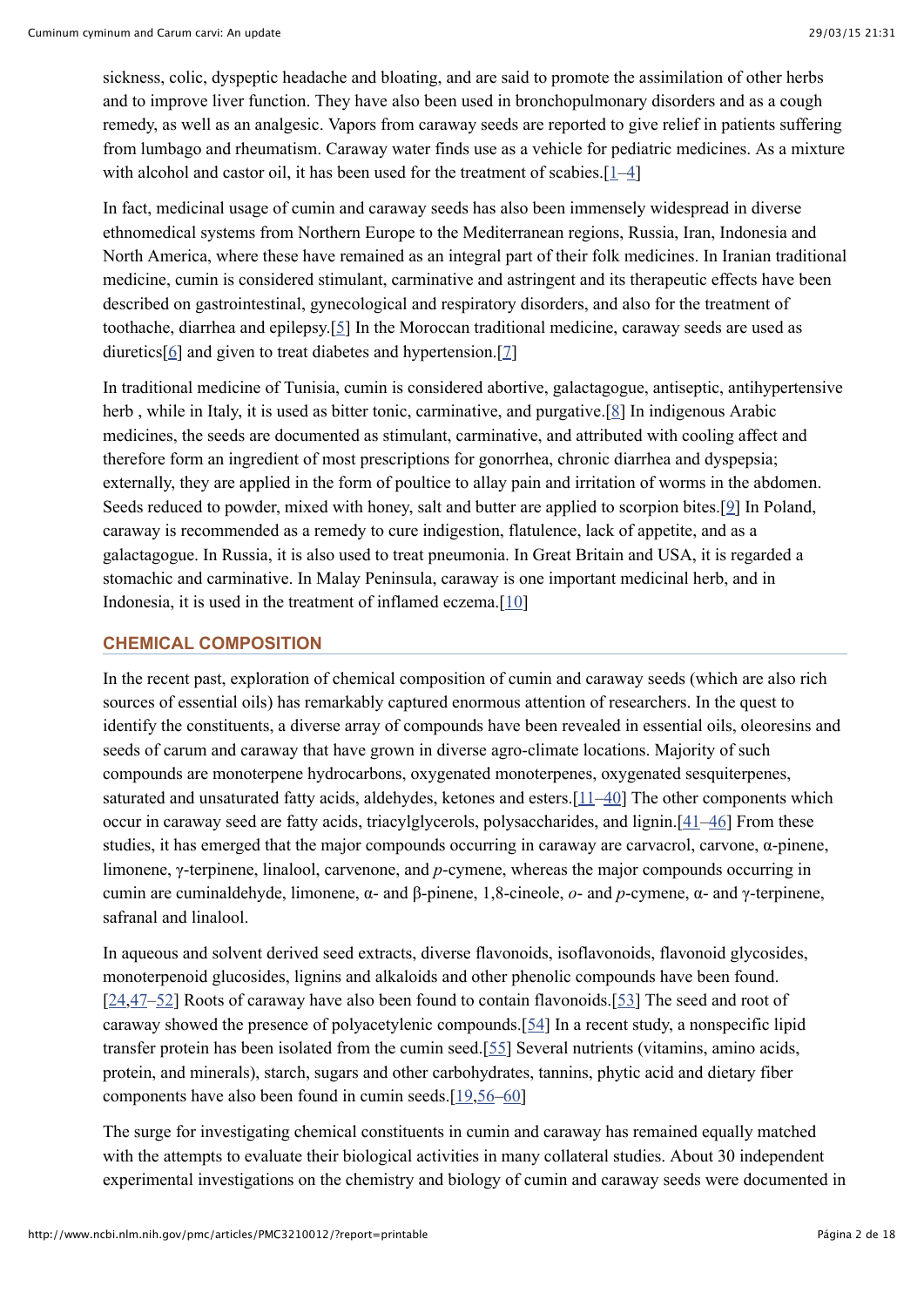#### 2009–2010.

### **BIOLOGICAL AND PHARMACOLOGICAL ACTIVITY**

#### **Antioxidant**

Cumin and caraway products (oils as well as their aqueous and solvent derived extracts) have shown significant antioxidant activity in several test methods. These effects are documented as their ability to prominently quench hydroxyl radicals, 1,1-diphenyl-2-picrylhydrazyl (DPPH) radicals and lipid peroxides. The other assays employed were ferric thiocyanate method in linoleic acid system,  $Fe^{2+}$  ascorbate-induced rat liver microsomal lipid peroxidation (LPO), soybean lipoxygenase dependent lipid peroxidation and ferric reducing ability.[\[13](http://www.ncbi.nlm.nih.gov/pmc/articles/PMC3210012/?report=printable#ref13)[,16](http://www.ncbi.nlm.nih.gov/pmc/articles/PMC3210012/?report=printable#ref16)[,18](http://www.ncbi.nlm.nih.gov/pmc/articles/PMC3210012/?report=printable#ref18)[,20](http://www.ncbi.nlm.nih.gov/pmc/articles/PMC3210012/?report=printable#ref20)[,39](http://www.ncbi.nlm.nih.gov/pmc/articles/PMC3210012/?report=printable#ref39)[,53](http://www.ncbi.nlm.nih.gov/pmc/articles/PMC3210012/?report=printable#ref53)[,58](http://www.ncbi.nlm.nih.gov/pmc/articles/PMC3210012/?report=printable#ref58)[,61](http://www.ncbi.nlm.nih.gov/pmc/articles/PMC3210012/?report=printable#ref61)[–70](http://www.ncbi.nlm.nih.gov/pmc/articles/PMC3210012/?report=printable#ref70)] A caraway root extract has also shown significant anti-DPPH radical activity.[\[53\]](http://www.ncbi.nlm.nih.gov/pmc/articles/PMC3210012/?report=printable#ref53) The cumin and caraway oils exhibited high antioxidant activity which has been attributed largely to the presence of monoterpene alcohols, linalool, carvacrol, anethole and estragol, flavonoids and other polyphenolic compounds. [\[16](http://www.ncbi.nlm.nih.gov/pmc/articles/PMC3210012/?report=printable#ref16)[,53](http://www.ncbi.nlm.nih.gov/pmc/articles/PMC3210012/?report=printable#ref53)[,67](http://www.ncbi.nlm.nih.gov/pmc/articles/PMC3210012/?report=printable#ref67)[,71](http://www.ncbi.nlm.nih.gov/pmc/articles/PMC3210012/?report=printable#ref71)[,72](http://www.ncbi.nlm.nih.gov/pmc/articles/PMC3210012/?report=printable#ref72)] The antiradical profile of cumin and caraway has been proposed as the underlying mechanism for their multifaceted pharmacological properties such as antimicrobial, antidiabetic, anticarcinogenic/antimutagenic, antistress, antiulcerogenic, etc. as outlined in the succeeding sections.

### **Antimicrobial**

Numerous investigations have revealed a potential antimicrobial activity of cumin and caraway products (oils as well as their aqueous and solvent derived extracts). This antibacterial action was assessed against a range of useful and pathogenic gram-positive and gram-negative bacterial strains.

[\[16](http://www.ncbi.nlm.nih.gov/pmc/articles/PMC3210012/?report=printable#ref16)[,20](http://www.ncbi.nlm.nih.gov/pmc/articles/PMC3210012/?report=printable#ref20)[,21](http://www.ncbi.nlm.nih.gov/pmc/articles/PMC3210012/?report=printable#ref21)[,23](http://www.ncbi.nlm.nih.gov/pmc/articles/PMC3210012/?report=printable#ref23)[,26](http://www.ncbi.nlm.nih.gov/pmc/articles/PMC3210012/?report=printable#ref26)[,38](http://www.ncbi.nlm.nih.gov/pmc/articles/PMC3210012/?report=printable#ref38)[,69](http://www.ncbi.nlm.nih.gov/pmc/articles/PMC3210012/?report=printable#ref69)[,73](http://www.ncbi.nlm.nih.gov/pmc/articles/PMC3210012/?report=printable#ref73)[–79\]](http://www.ncbi.nlm.nih.gov/pmc/articles/PMC3210012/?report=printable#ref79) Cumin seed oil and alcoholic extract inhibited the growth of *Klebsiella pneumoniae* and its clinical isolates and caused improvement in cell morphology, capsule expression and decreased urease activity. This property was attributed to cuminaldehyde [\[Figure 2a](http://www.ncbi.nlm.nih.gov/pmc/articles/PMC3210012/figure/F3/)].[\[80](http://www.ncbi.nlm.nih.gov/pmc/articles/PMC3210012/?report=printable#ref80)[,81](http://www.ncbi.nlm.nih.gov/pmc/articles/PMC3210012/?report=printable#ref81) Biofilmformation preventive properties were found against *Streptococcus mutans* and *Streptococcus pyogenes*. [\[81](http://www.ncbi.nlm.nih.gov/pmc/articles/PMC3210012/?report=printable#ref81)[,82](http://www.ncbi.nlm.nih.gov/pmc/articles/PMC3210012/?report=printable#ref82)]

The ability of caraway oils to inhibit the growth of fungi and bacteria is attributed to carvone, limonene and linalool, whereas limnonene, eugenol, -pinene and some other minor constituents have been suggested to contribute to the antimicrobial activity of cumin oil.[\[83](http://www.ncbi.nlm.nih.gov/pmc/articles/PMC3210012/?report=printable#ref83)[–86\]](http://www.ncbi.nlm.nih.gov/pmc/articles/PMC3210012/?report=printable#ref86) The antibacterial activity of carvacrol (5 isopropyl-2-methylphenol) [\[Figure 2b](http://www.ncbi.nlm.nih.gov/pmc/articles/PMC3210012/figure/F3/)] is amply documented in various experimental studies and is suggested to be in synergism with its precursor *p*-cymene.[\[87](http://www.ncbi.nlm.nih.gov/pmc/articles/PMC3210012/?report=printable#ref87)]

Antifungal activity of cumin and caraway oil is recorded against soil, food, animal and human pathogens, including dermatophytes, *Vibrio* spp., yeasts, aflatoxins and mycotoxin producers.[\[16](http://www.ncbi.nlm.nih.gov/pmc/articles/PMC3210012/?report=printable#ref16)[,21](http://www.ncbi.nlm.nih.gov/pmc/articles/PMC3210012/?report=printable#ref21)[,31](http://www.ncbi.nlm.nih.gov/pmc/articles/PMC3210012/?report=printable#ref31)[,88](http://www.ncbi.nlm.nih.gov/pmc/articles/PMC3210012/?report=printable#ref88)[–94](http://www.ncbi.nlm.nih.gov/pmc/articles/PMC3210012/?report=printable#ref94)] Carvacrol (from caraway oil) proved most active against *Penicillium citrinum*.[\[88](http://www.ncbi.nlm.nih.gov/pmc/articles/PMC3210012/?report=printable#ref88)]

### **Anticarcinogenic/antimutagenic**

In independent studies, dietary supplementation of both cumin and caraway was found to prevent the occurrence of rat colon cancer induced by a colon-specific carcinogen, 1,2-dimethylhydrazine (DMH). In cumin receiving animals, no colon tumors were observed. The excretion of fecal bile acids and neutral sterols was significantly increased, and cumin was shown to protect the colon and to decrease the activity of β-glucuronidase and mucinase enzymes. β-glucuronidase increases the hydrolysis of glucuronide conjugates and liberates the toxins, while the increase in mucinase activity may enhance the hydrolysis of the protective mucins in the colon. Histopathological studies also showed lesser infiltration into the submucosa, fewer papillae and lesser changes in the cytoplasm of the cells in the cumin-treated colon. In cumin-treated rats, the levels of cholesterol, cholesterol/phospholipid ratio and 3-methylglutaryl COA-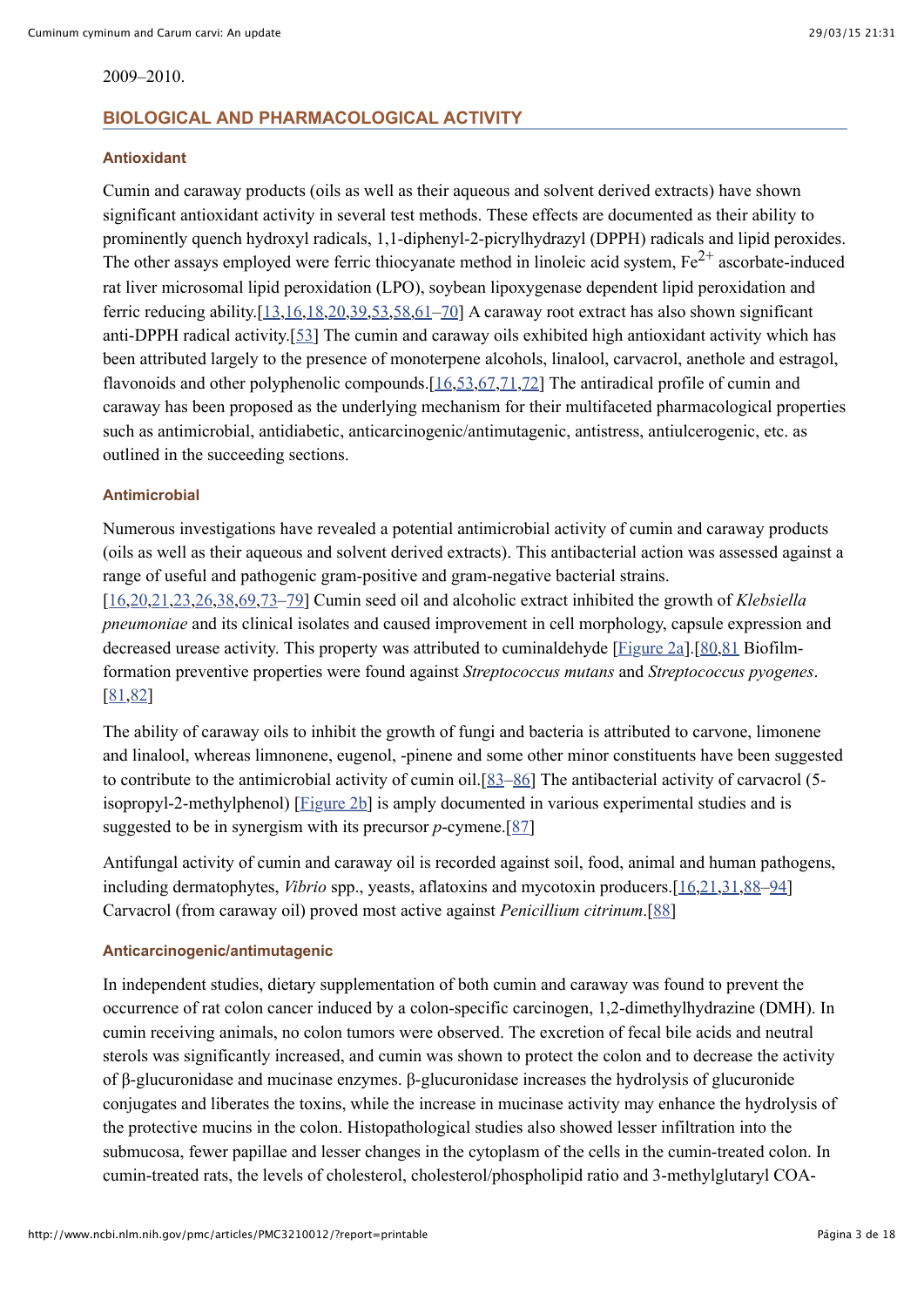reductase activity were reduced.[\[95](http://www.ncbi.nlm.nih.gov/pmc/articles/PMC3210012/?report=printable#ref95)[–96](http://www.ncbi.nlm.nih.gov/pmc/articles/PMC3210012/?report=printable#ref96)] Dietary supplementation of caraway also showed similar preventing action. It attenuated DMH-induced histopathological lesions and suppressed aberrant crypt foci development, while decreasing the levels of fecal bile acids, neutral sterols, and tissue alkaline phosphatase activities.[\[97](http://www.ncbi.nlm.nih.gov/pmc/articles/PMC3210012/?report=printable#ref97)[–98](http://www.ncbi.nlm.nih.gov/pmc/articles/PMC3210012/?report=printable#ref98)] Dietary cumin inhibited benzopyrene-induced forestomach tumorigenesis, 3-methylcholanthrene induced uterine cervix tumorigenesis, and 3-methyl-4-dimethyaminoazobenzene induced hepatomas in mice. This was attributed to the ability of cumin in modulating carcinogen metabolism via carcinogen/xenobiotic metabolizing phase I and phase II enzymes. Activities of cytochrome (CYP) P-450 reductase and CYP b5 reductase were augmented, whereas phase II enzymes GST and DT-diaphorase were increased.[\[99](http://www.ncbi.nlm.nih.gov/pmc/articles/PMC3210012/?report=printable#ref99)[–100](http://www.ncbi.nlm.nih.gov/pmc/articles/PMC3210012/?report=printable#ref100)] Solvent derived seed extract of caraway reversed 2, 3, 7, 8-tetrachlorodibenzo-*p*-dioxin (TCDD) induced mutagenicity. It inhibited TCDD induced CYP 1A2 activity and CYP 1A1 activities and expression in rat hepatoma cells in a dose-dependent manner.[\[101](http://www.ncbi.nlm.nih.gov/pmc/articles/PMC3210012/?report=printable#ref101)] CYP P-450 1A1 is considered to convert xenobiotics and endogenous compounds to toxic and/or carcinogenic metabolites, and its suppression is implicated in the prevention of cancer caused by chemical carcinogens.

In these studies, the attenuation of carcinogenicity by cumin and caraway has been attributed to their potential antioxidative action in the target tissues.[\[98](http://www.ncbi.nlm.nih.gov/pmc/articles/PMC3210012/?report=printable#ref98)[,100](http://www.ncbi.nlm.nih.gov/pmc/articles/PMC3210012/?report=printable#ref100)] After caraway treatment along with carcinogens like DMH, 3- methylcholanthrene, and benzopyrene, the levels of intestinal, colonic and cecal lipid peroxidation products (conjugated dienes, lipid hydroperoxides and thiobarbituric acid reactive substances) were decreased, while the activity of superoxide dismutase (SOD), catalase, GSH-reductase, and the level of reduced glutathione (GSH) were augmented. Monoterpenes like anethofuran, carvone, and limonene occurring in cumin and caraway oil have specifically been highlighted for anticarcinogenic action.[\[40](http://www.ncbi.nlm.nih.gov/pmc/articles/PMC3210012/?report=printable#ref40)[,98](http://www.ncbi.nlm.nih.gov/pmc/articles/PMC3210012/?report=printable#ref98)[,102](http://www.ncbi.nlm.nih.gov/pmc/articles/PMC3210012/?report=printable#ref102)[–105](http://www.ncbi.nlm.nih.gov/pmc/articles/PMC3210012/?report=printable#ref105)]

Many studies have related the anticarcinogenic actions of cumin and caraway to their potential apoptotic, antimutagenic and antiproliferative properties. The apoptotic activities of caraway ethanol extract are reported against several human cancer leukemia cell lines.[\[106](http://www.ncbi.nlm.nih.gov/pmc/articles/PMC3210012/?report=printable#ref106)] Methanol extracts of caraway showed antiproliferative activity in tumor cell lines MK-1, HeLa and B16F10. These chemopreventive and antiproliferative actions have been suggested to be due to bioactive polyacetylenic compounds and other monoterpenes, anethofuran, carvone, and limonene.[\[40](http://www.ncbi.nlm.nih.gov/pmc/articles/PMC3210012/?report=printable#ref40)[,54](http://www.ncbi.nlm.nih.gov/pmc/articles/PMC3210012/?report=printable#ref54)] Aqueous and solvent derived caraway extracts have shown protective effect against several mutagens such as N-methyl-N′-nitro-N-nitrosoguanidine (MNNG), dimethylnitrosamine, nitrosodimetlyamine, methylazoxymethanol acetate, methylated/ethylated nitrosourea, and methyl and ethylmethane sulfonates, in *Salmonella typhimurium* and other test strains. [\[107](http://www.ncbi.nlm.nih.gov/pmc/articles/PMC3210012/?report=printable#ref107)[,108](http://www.ncbi.nlm.nih.gov/pmc/articles/PMC3210012/?report=printable#ref108)] This activity was attributed to carvone content which was found to inhibit the development of diethylsitosamine-induced stomach cancers in mice.<sup>[\[40](http://www.ncbi.nlm.nih.gov/pmc/articles/PMC3210012/?report=printable#ref40)[,104](http://www.ncbi.nlm.nih.gov/pmc/articles/PMC3210012/?report=printable#ref104)[,105](http://www.ncbi.nlm.nih.gov/pmc/articles/PMC3210012/?report=printable#ref105)]</sup> The cumin and caraway were devoid of any inherent mutagenic potential.[\[56\]](http://www.ncbi.nlm.nih.gov/pmc/articles/PMC3210012/?report=printable#ref56)

#### **Antidiabetic**

The antidiabetic effects of cumin and caraway products are amply documented.[\[109](http://www.ncbi.nlm.nih.gov/pmc/articles/PMC3210012/?report=printable#ref109)] In a glucose tolerance test conducted in rabbits, cumin significantly increased the area under the glucose tolerance curve and hyperglycemic peak.[\[110\]](http://www.ncbi.nlm.nih.gov/pmc/articles/PMC3210012/?report=printable#ref110) A methanolic extract of cumin seeds reduced the blood glucose and inhibited glycosylated hemoglobin, creatinine, blood urea nitrogen and improved serum insulin and glycogen (liver and skeletal muscle) content in alloxan and streptozotocin (STZ) diabetic rats.[\[111](http://www.ncbi.nlm.nih.gov/pmc/articles/PMC3210012/?report=printable#ref111)[,112](http://www.ncbi.nlm.nih.gov/pmc/articles/PMC3210012/?report=printable#ref112)] The collateral benefits included decreased creatinine, urea nitrogen and improved insulin and glycogen in tissue and skeletal muscles, accompanied by a reduction in rat tail tendon collagen-linked fluorescence and pepsin digestion which are implicated in the pathogenesis of diabetic microvascular complications.[\[112](http://www.ncbi.nlm.nih.gov/pmc/articles/PMC3210012/?report=printable#ref112)] In another study, an aqueous extract of cumin prevented *in vitro* glycation of total soluble protein, αcrystallin, and delayed the progression and maturation of STZ-induced cataract in rats. Cumin prevented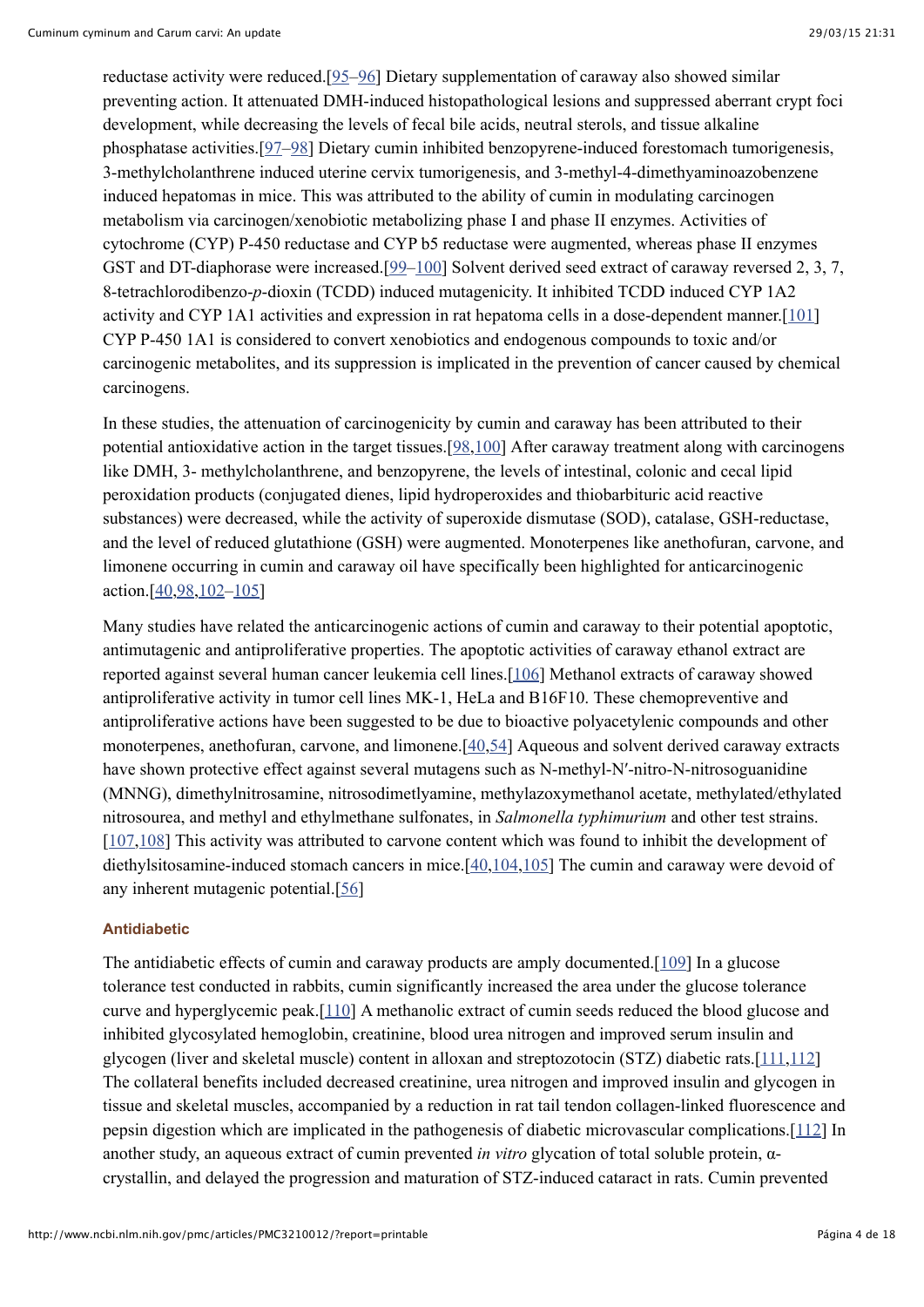loss of chaperone activity in diabetic rats and also attenuated the structural changes of α-crystallin in lens, which is a long-lived protein and is susceptible to several post-translational modifications in certain diabetic conditions.[\[113\]](http://www.ncbi.nlm.nih.gov/pmc/articles/PMC3210012/?report=printable#ref113) Eight-week sub-acute administration of cumin to STZ-diabetic rats reduced hyperglycemia and glucosuria accompanied by an improvement in body weight, blood urea and reduced excretion of urea and creatinine.[\[114\]](http://www.ncbi.nlm.nih.gov/pmc/articles/PMC3210012/?report=printable#ref114) Oral administration of cumin also showed hypoglycemic effect in normal rabbit, resulting in significant decrease in the area under the glucose tolerance curve.[\[110\]](http://www.ncbi.nlm.nih.gov/pmc/articles/PMC3210012/?report=printable#ref110) Caraway oil exhibited anti-hyperglycemic activity in alloxan-induced diabetic rats and increased the body weight. [\[115](http://www.ncbi.nlm.nih.gov/pmc/articles/PMC3210012/?report=printable#ref115)] A similar effect was recorded in STZ diabetic rats, while no changes were observed in basal plasma insulin concentrations, indicating that the underlying mechanism of this pharmacological activity seems to be independent of insulin secretion.[\[116](http://www.ncbi.nlm.nih.gov/pmc/articles/PMC3210012/?report=printable#ref116)] The biologically active constituent of cumin seed oil was characterized as cuminaldehyde which inhibited aldose reductase and alpha-glucosidase isolated from rat. [\[29](http://www.ncbi.nlm.nih.gov/pmc/articles/PMC3210012/?report=printable#ref29)] In hyperglycemia associated with diabetes, the use of aldose reductase inhibitors has shown efficacy in attenuating diabetic complications.

Hyperlipidemia is an associated complication of diabetes mellitus. Oral administration of cumin to alloxan diabetic rats reduced body weight, plasma and tissue cholesterol, phospholipids, free fatty acids and triglycerides. Histological observations demonstrated significant decrease in fatty changes and inflammatory cell infiltrates in diabetic rat pancreas.[\[111](http://www.ncbi.nlm.nih.gov/pmc/articles/PMC3210012/?report=printable#ref111)] Cumin suppressed alcohol and thermally oxidized oil induced hyperlipidemia. It decreased aspartate transaminase (AST), alkaline phosphatase (ALP) and γ-glutamyl transferase (GGT) activities and decreased the tissue (liver and kidney) levels of cholesterol, triglycerides and phospholipids and prevented the changes in the composition of fatty acids in the plasma of rats administered with alcohol and/or thermally oxidized oil. The activity of phospholipase A and C decreased significantly.[\[102](http://www.ncbi.nlm.nih.gov/pmc/articles/PMC3210012/?report=printable#ref102)[,117\]](http://www.ncbi.nlm.nih.gov/pmc/articles/PMC3210012/?report=printable#ref117) Hypocholesterolemic effect of methanolic extract of *cumin is also documented in ovariectomized rat in relation to its anti-osteoporotic effect*.[\[118](http://www.ncbi.nlm.nih.gov/pmc/articles/PMC3210012/?report=printable#ref118)] Aqueous extract of caraway showed potent lipid lowering activity (hypotriglyceridemic and hypocholesterolemic) in both normal and STZ-diabetic rats after single and repeated oral administration.[\[119](http://www.ncbi.nlm.nih.gov/pmc/articles/PMC3210012/?report=printable#ref119)] Cumin added to a hypercholesterolemic diet decreased serum and liver cholesterol in rats.[\[120\]](http://www.ncbi.nlm.nih.gov/pmc/articles/PMC3210012/?report=printable#ref120)

### **Diuretic**

The traditional use of caraway as a diuretic was confirmed in an experimental study in which peroral treatment of an aqueous extract of caraway (in acute and sub-chronic mode) was shown to increase the urine output during and after 24 hours in rat. The urinary levels of sodium and potassium were found to be increased, while in plasma these were not affected. Carum extract did not produce any renal toxicity or any other adverse effects during the study period. $[6]$  $[6]$ 

### **Immunomodulatory**

In a recent study, oral treatment with cumin showed immunomodulatory properties in normal and immunesuppressed animals via modulation of T lymphocytes′ expression in a dose-dependent manner. It stimulated the T cells′ (CD4 and CD8) and Th1 cytokines′ expression in normal and cyclosporine-A induced immune-suppressed mice. In restraint stress-induced immune-suppressed animals, the active compound of cumin countered the depleted T lymphocytes, decreased the elevated corticosterone levels and size of adrenal glands and increased the weight of thymus and spleen.[\[121](http://www.ncbi.nlm.nih.gov/pmc/articles/PMC3210012/?report=printable#ref121)]

### **CNS**

Administration of cumin oil suppressed the development and expression of morphine tolerance (as measured by tail-flick method). The morphine dependence was also reversed in a dose-dependent manner as evaluated by decreased conditioning scores (the acquisition and expression of morphine-induced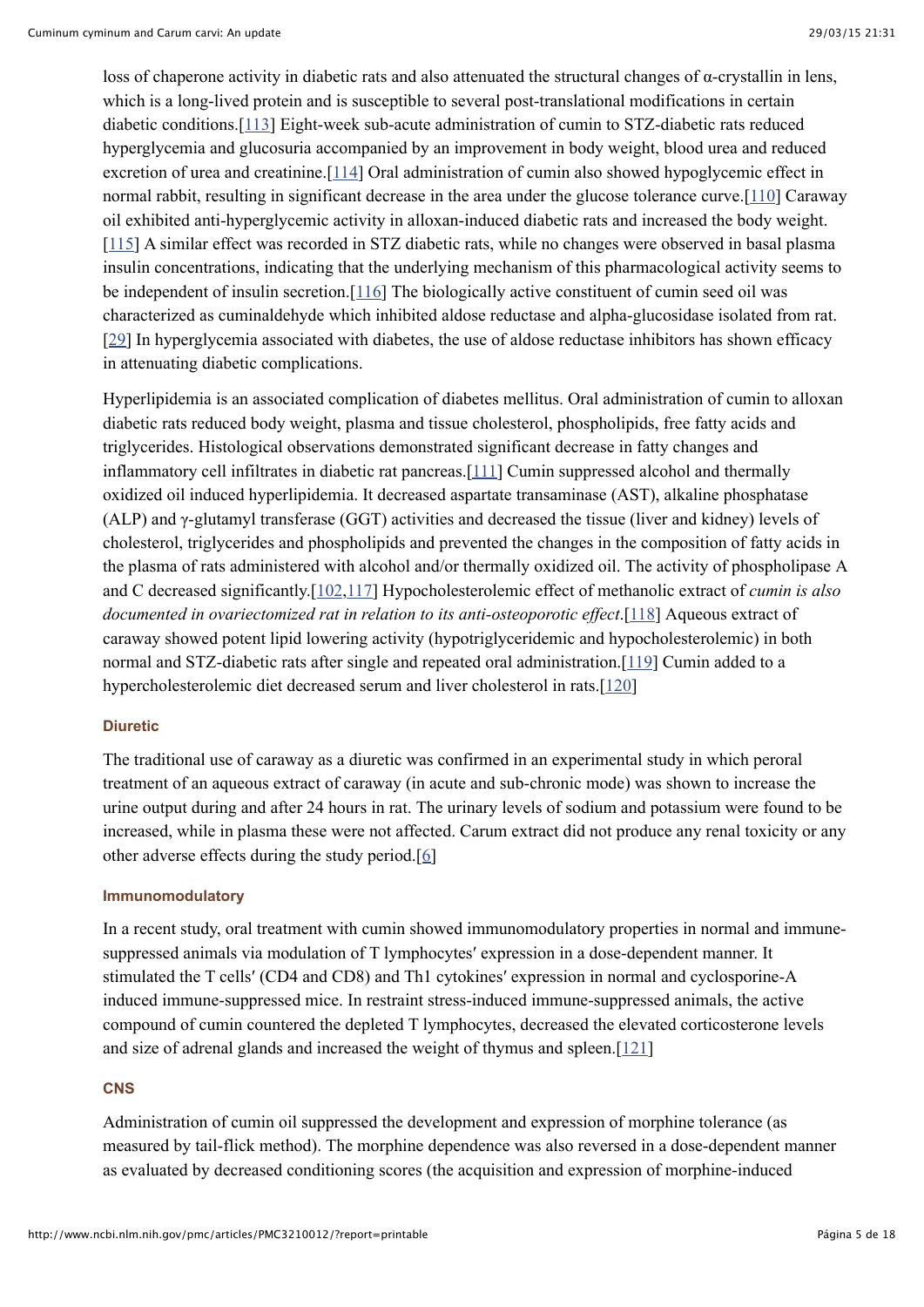conditioned place preference) in mice.[\[122](http://www.ncbi.nlm.nih.gov/pmc/articles/PMC3210012/?report=printable#ref122)[,123](http://www.ncbi.nlm.nih.gov/pmc/articles/PMC3210012/?report=printable#ref123)] Anti-epileptic activity of cumin oil is documented. It decreased the frequency of spontaneous activity induced by pentylenetetrazol (PTZ). This protection was measured in a time- and concentration-dependent manner as increased duration, decreased amplitude of hyperpolarization potential, the peak and firing rate of action potential and excitability of nerve cells.[\[124\]](http://www.ncbi.nlm.nih.gov/pmc/articles/PMC3210012/?report=printable#ref124) Cumin oil was found to attenuate seizures induced by maximal electroshock and PTZ in mice.[\[125](http://www.ncbi.nlm.nih.gov/pmc/articles/PMC3210012/?report=printable#ref125)] Cumin oil has also been found to possess significant analgesic action in a chemical model (formalin test) of nociception in rat.[\[126\]](http://www.ncbi.nlm.nih.gov/pmc/articles/PMC3210012/?report=printable#ref126) Cuminaldehyde [\[Figure 2b\]](http://www.ncbi.nlm.nih.gov/pmc/articles/PMC3210012/figure/F2/) was found to be a tyrosinase inhibitor and prevented the oxidation of l-3.5-dihydroxyphenyklalanine (l-DOPA).[\[127](http://www.ncbi.nlm.nih.gov/pmc/articles/PMC3210012/?report=printable#ref127)] The adaptogenic and antistress activity of an aqueous extract of caraway is documented in normal and stress induced rats (forced swim stress test) which was related to its antioxidant property.[\[128](http://www.ncbi.nlm.nih.gov/pmc/articles/PMC3210012/?report=printable#ref128)]

### **Estrogenic/anti-osteoporotic**

Cumin and caraway seeds are reported to be estrogenic.[\[129](http://www.ncbi.nlm.nih.gov/pmc/articles/PMC3210012/?report=printable#ref129)] Potential effects of caraway on hormone and reproductive parameters of female ovariectomized rats are demonstrated due possibly to the presence of estrogenic isoflavonoids, luteolin and apigenin. An aqueous and an ethanolic extract of caraway seeds produced significant antifertility effect via modulation of follicle stimulating hormone (FSH) and leutinizing hormone (LH) levels, while the estrogen levels were increased. This was accompanied by an increase in the weight of ovary, uterus and also body weight.[\[130](http://www.ncbi.nlm.nih.gov/pmc/articles/PMC3210012/?report=printable#ref130)] Caraway oil was effective in inhibiting tonic and phasic rhythmic contractions of isolated uterine preparations.[\[35](http://www.ncbi.nlm.nih.gov/pmc/articles/PMC3210012/?report=printable#ref35)] The presence of phytoestrogens in cumin has been shown and also related to its anti-osteoporotic effects. In the animals receiving a methanolic extract of cumin, a significant reduction in urinary calcium excretion and augmentation of calcium content and mechanical strength of bones was found. Animals showed greater bone and ash densities and improved microarchitecture, with no adverse effects like body weight gain and weight of atrophic uterus.<sup>[\[131](http://www.ncbi.nlm.nih.gov/pmc/articles/PMC3210012/?report=printable#ref131)]</sup>

#### **Gastrointestinal**

In human trial studies, some herbal preparations consisting predominantly caraway have shown efficacy in relieving dyspeptic symptoms.[\[132\]](http://www.ncbi.nlm.nih.gov/pmc/articles/PMC3210012/?report=printable#ref132) The antispasmodic effect of an alcoholic extract of caraway has shown inhibitory effects on smooth muscle contractions induced by the spasmogens, acetylcholine and histamine.<sup>[\[133](http://www.ncbi.nlm.nih.gov/pmc/articles/PMC3210012/?report=printable#ref133)[,134](http://www.ncbi.nlm.nih.gov/pmc/articles/PMC3210012/?report=printable#ref134)]</sup> This response has been evaluated to explain the beneficial effect of caraway in relieving gastrointestinal symptoms associated with dyspepsia. In a study done on 12 intestinal bacteria, caraway oil displayed high degree of selectivity, inhibiting the growth of potential pathogens at concentrations that had no effect on the beneficial bacteria examined. This effect was related to the efficacy and usefulness of caraway oil in traditional medicine for treating dysbiosis which is associated with a number of gastrointestinal and systemic disorders.<sup>[\[135](http://www.ncbi.nlm.nih.gov/pmc/articles/PMC3210012/?report=printable#ref135)]</sup> Solvent derived extracts of caraway seed showed antibacterial activity against gram-negative bacterium *Helicobacter pylori* and its clinical isolates. *H. pylori* is recognized as the primary etiological factor associated with the development of gastritis and peptic ulcer diseases along with chronic gastritis, gastric carcinoma and primary gastric B-cell lymphoma. [\[136](http://www.ncbi.nlm.nih.gov/pmc/articles/PMC3210012/?report=printable#ref136)[–138](http://www.ncbi.nlm.nih.gov/pmc/articles/PMC3210012/?report=printable#ref138)] Extracts from caraway produced dose-dependent antiulcerogenic effect against indomethacininduced gastric ulcers, accompanied by reduction in acid and leukotrienes′ output, and increased mucin secretion and prostaglandin E2 release. The antiulcerogenic activity was also confirmed histologically and was attributed to its flavonoid content and free radical scavenging properties.[\[139](http://www.ncbi.nlm.nih.gov/pmc/articles/PMC3210012/?report=printable#ref139)] Perfusion of an aqueous extract of cumin via the stomach of pentobarbitone-anesthetized rats under the aspirin-induced gastric mucosal injury showed an increased acid secretion by a cholinergic mechanism.[\[140](http://www.ncbi.nlm.nih.gov/pmc/articles/PMC3210012/?report=printable#ref140)] Aqueous and solvent derived extracts of cumin increased amylase, protease, lipase and phytase activities.[\[58](http://www.ncbi.nlm.nih.gov/pmc/articles/PMC3210012/?report=printable#ref58)]

#### **Other biodynamic actions**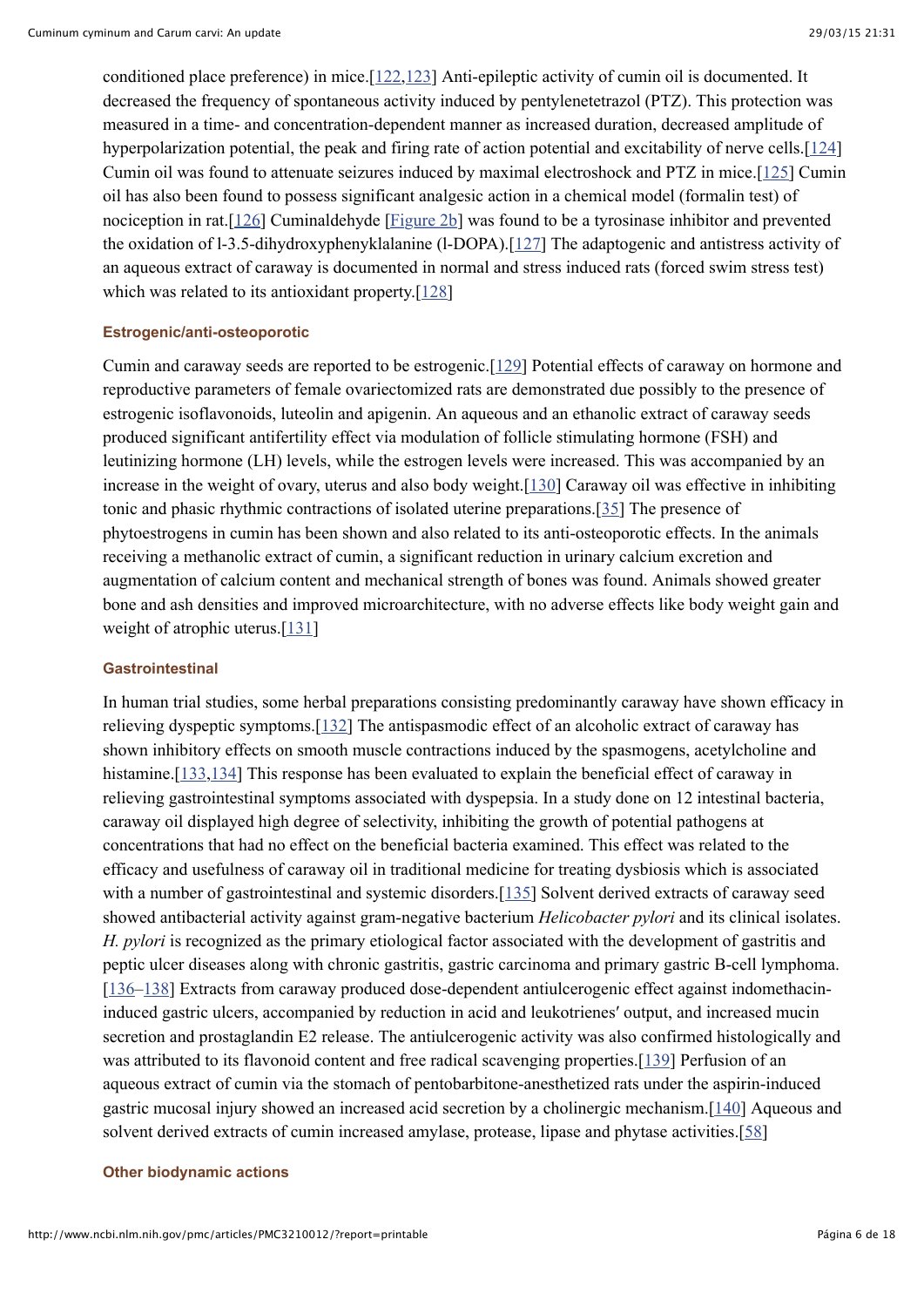Aqueous extract of cumin was found to be antitussive and produced relaxant effect on guinea pig isolated tracheal chain via its stimulatory effect on beta-adrenoreceptors and/or histamine H1 receptors.[\[141](http://www.ncbi.nlm.nih.gov/pmc/articles/PMC3210012/?report=printable#ref141)[,142](http://www.ncbi.nlm.nih.gov/pmc/articles/PMC3210012/?report=printable#ref142)] An ethereal extract of cumin showed antiaggregatory activity and inhibited eicosanoid synthesis. It inhibited arachidonic acid (AA)-induced platelet aggregation and also thromboxane B2 production from exogenous AA; a simultaneous increase in the formation of lipoxygenase-derived products was also observed. Cumin extract also inhibited collagen and adrenaline-induced aggregation.[\[143](http://www.ncbi.nlm.nih.gov/pmc/articles/PMC3210012/?report=printable#ref143)[,144\]](http://www.ncbi.nlm.nih.gov/pmc/articles/PMC3210012/?report=printable#ref144) Acute and subchronic administration of cumin oil decreased WBC count and increased the hemoglobin concentration, hematocrit, and platelet counts. LDL/HDL ratio was reduced to half.[\[61](http://www.ncbi.nlm.nih.gov/pmc/articles/PMC3210012/?report=printable#ref61)] Caraway oil has been evaluated for its possible hepatoprotective effect. In mice treated with carbontetrachloride, a hepatotoxin, caraway oil maintained the activities of xenobiotics detoxifying enzymes, glutathione Stransferase (GST) and glutathione peroxidase (GSH-Px) and the levels of reduced glutathione (GSH), in preventing lipid peroxidation which is the main consequence of the action of this hepatotoxin.[\[62](http://www.ncbi.nlm.nih.gov/pmc/articles/PMC3210012/?report=printable#ref62)] Anaqueous extract of cumin seeds showed protective action against gentamycin-induced nephrotoxicity. It decreased the gentamycin-induced elevated levels of serum urea, creatinine, lipid peroxidation and enhanced the clearance of the drug.[\[145](http://www.ncbi.nlm.nih.gov/pmc/articles/PMC3210012/?report=printable#ref145)]

## **Drug bioavailability enhancing activity**

In recent studies carried out in the author's laboratory,[\[146](http://www.ncbi.nlm.nih.gov/pmc/articles/PMC3210012/?report=printable#ref146)[,147](http://www.ncbi.nlm.nih.gov/pmc/articles/PMC3210012/?report=printable#ref147)] a significant pharmacokinetic interaction of some herbal products from cumin and caraway with anti-tubercular drugs has been revealed. An aqueous extract derived from cumin seeds produced a significant enhancement of rifampicin levels in rat plasma. This bioenhancer activity was found to be due to a novel flavonoid glycoside isolated from cumin. This was identified as 3′,5-dihydroxyflavone 7-O-β-d-galacturonide-4′-O-β-d-glucopyranoside [\[Figure 3](http://www.ncbi.nlm.nih.gov/pmc/articles/PMC3210012/figure/F4/)], which enhanced the peak concentration  $(C_{max})$  and area under the curve (AUC) of rifampicin by 35 and 53%, respectively, when co-dosed with this molecule. On the other hand, a chemically standardized butanolic fraction of caraway seed enhanced the plasma levels of three anti-TB drugs: rifampicin (RIF), pyrazinamide (PZA), and isoniazid (INH), when co-dosed in combination in rat. In the presence of the herbal fraction of caraway,  $C_{max}$  and AUC of RIF were enhanced by 63% and 53% respectively; for PZA, this increase was 57 and 35%, respectively; and for INH, this increase was 40 and 25%, respectively. The altered bioavailability profile of anti-TB drugs could be attributed to a permeation enhancing effect of cumin and caraway.[\[146](http://www.ncbi.nlm.nih.gov/pmc/articles/PMC3210012/?report=printable#ref146)[,147](http://www.ncbi.nlm.nih.gov/pmc/articles/PMC3210012/?report=printable#ref147)]

## **CONCLUSION**

Although advances in chemical and pharmacological evaluation of cumin and caraway have occurred in the recent past, they have always remained a hallmark of traditional drugs in diverse cultures. The chemical constituents of carum and caraway seem to be a bewildering array of compounds and to ascribe certain biological activity to a particular compound has remained a formidable task. Although individually some identified compounds have been associated with a bioactivity, it cannot be said about any particular mixture of compounds. It seems reasonable to assume that the "synergy" between and within a particular class of compound might be responsible for the remarkable bioactivity profile of this herb. Nonetheless, the pharmacological activities found in cumin and caraway overwhelmingly substantiate their preferred use in traditional medicaments.

In recent times, considerable information has also become available with respect to herb–drug interactions. Numerous evidences exist for many documented medicinal herbs, which suggest that such interactions could produce potential effects *in vivo*.[\[148](http://www.ncbi.nlm.nih.gov/pmc/articles/PMC3210012/?report=printable#ref148)] Prominent among the many effects of these herb-drug interactions is the drug bioavailability. In this context, natural products which could facilitate the bioavailability of poorly bioavailable drugs offer great promise. Besides understanding of the natural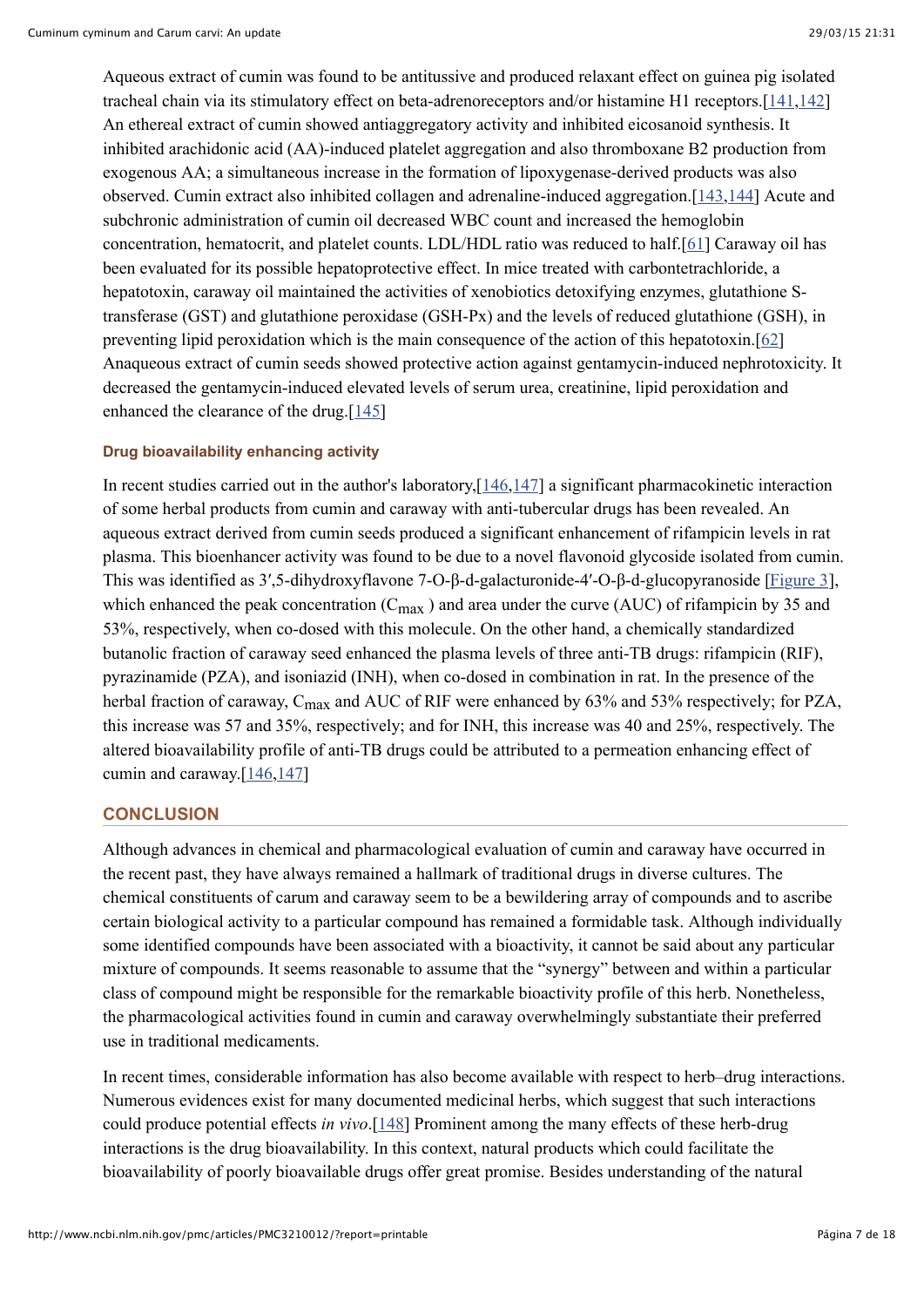products as an alternative to conventional treatment, cumin and caraway seem well positioned as a source of new entities to boost the bioavailability and bioefficacy of the existing medicines by virtue of their newly revealed bioenhancer action profile and need further exploration.

### **Footnotes**

**Source of Support:** Nil

**Conflict of Interest:** None declared

## **REFERENCES**

1. Joshi SG. 1st ed. Delhi: Oxford and IBH Publishing Co. Pvt. Ltd; 2000. Medicinal plants: Family Apiaceae.

2. Mhaskar KS, Blatter E, Caius JF, editors. Vol. 5. New Delhi: Satguru Publications; 2000. In Kiritikar and Basu's Illustrated Indian Medicinal Plants.

3. Perry LM. Massachusetts and London: The MIT Press; 1980. Medicinal Plants of East and Southeast Asia.

4. Sivarajan VV, Balachandran I. New Delhi: Oxford and IBH Publication; 1994. Ayurvedic Drugs and their Plant Sources.

5. Zargary A. 5th ed. Tehran: Tehran University Publications; 2001. Medicinal Plants.

6. Lahlou S, Tahraoui A, Israili Z, Lyoussi B. Diuretic activity of the aqueous extracts of *Carum carvi* and *Tanacetum vulgare* in normal rats. J Ethnopharmacol. 2007;110:458–63. [PubMed: 17113735]

7. Tahraoui A, El-Hilay J, Israili ZH, Lyoussi B. Ethnopharmacological survey of plants used in the traditional treatment of hypertension and diabetes in south-eastern Morocco (Errachidia province) J Ethnopharmacol. 2007;110:105–17. [PubMed: 17052873]

8. Leporatti ML, Ghedira K. Comparative analysis of medicinal plants used in traditional medicine in Italy and Tunisia. J Ethnobiol Ethnomed. 2009;5:31–9. [PMCID: PMC2773757] [PubMed: 19857257]

9. Al–Yahya M, Collpharm A. Phytochemical studies of plant used in traditional medicine in Saudi Arabia. Fitoterapia. 1986;57:179–82.

10. Sadowska A, Obidoska G. Caraway. In: Nemeth E, editor. The Genus Carum. USA: CRC Press; 2004.

11. Agarwal SG, Thappa RK, Dhar KL, Atal CK. Essential oils of the seeds of *Bunium bulbocastanum, Carum gracile* Lindle and *Cuminum cyminum*. Ind Perfum. 1979;22:164–5.

12. Agrawal S. Volatile oil constituents and wilt resistance in cumin (*Cuminum cyminum* L.) Curr Sci Ind. 1996;71:177–8.

13. Bettaieb I, Bourgou S, Wannes WA, Hamrouni I, Limam F, Marzouk B. Essential oils, phenolics and antioxidant activities of different parts of cumin (*Cuminum cyminum* L.) J Agric Food Chem. 2010;58:10410–8. [PubMed: 20809647]

14. Borges P, Pino J. The isolation of volatile oil from cumin seeds by steam distillation. Nahrung. 1993;37:123–6.

15. Bouwmeester HJ, Gershenzon J, Konings MC, Croteau R. Biosynthesis of the monoterpenes limonene and carvone in the fruit of caraway: I: Demonstration of enzyme activities and their changes with development. Plant Physiol. 1998;117:901–12. [PMCID: PMC34944] [PubMed: 9662532]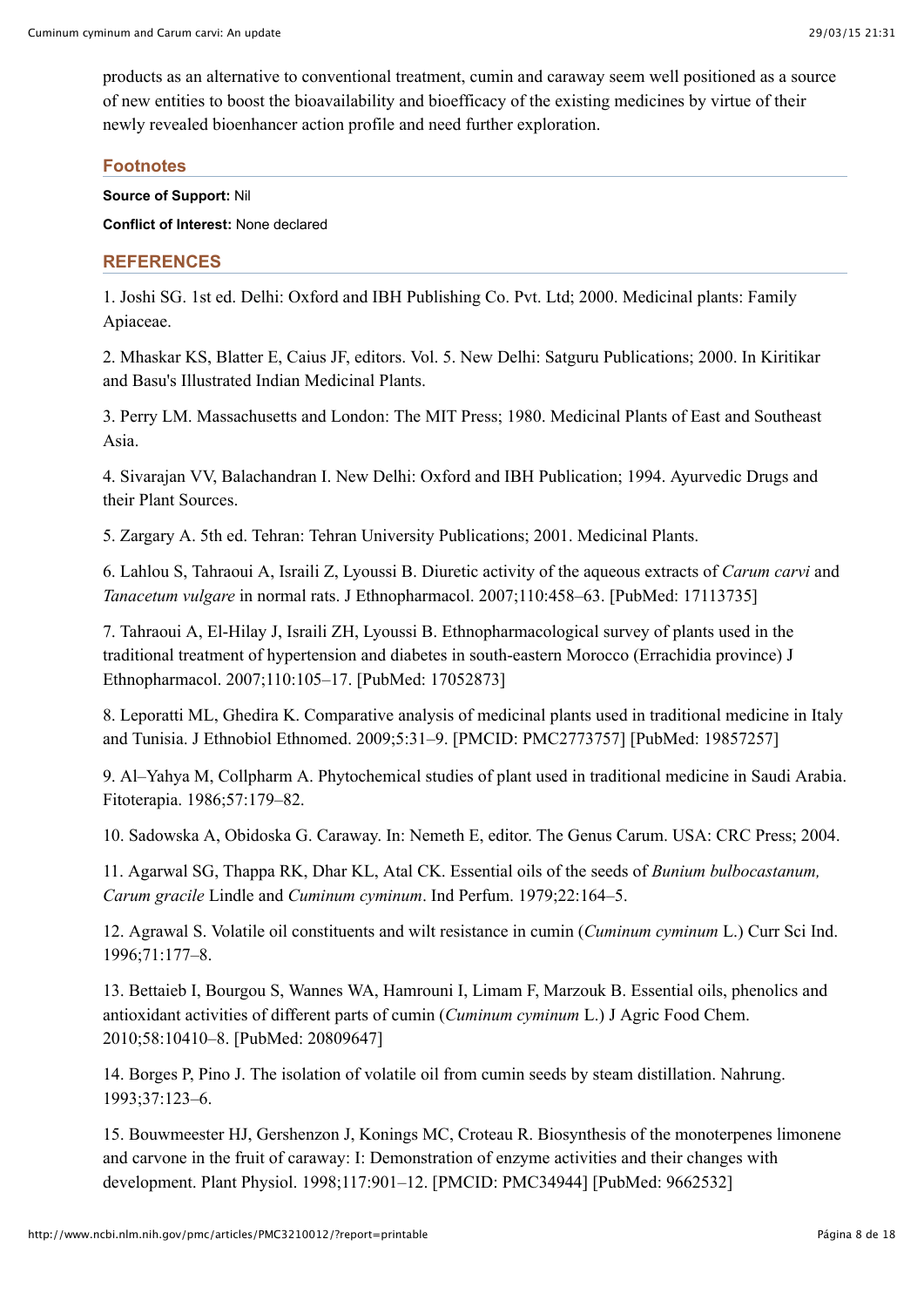16. De Martino L, De Feo V, Fratianni F, Nazzaro F. Chemistry, antioxidant, antibacterial and antifungal activities of volatile oils and their components. Nat Prod Commu. 2009;4:1741–50.

17. Eikani MH, Goodarznia I, Mirza M. Supercritical carbon dioxide extraction of cumin seeds (*Cuminum cyminum* L.) Flav Frag J. 1999;14:29–31.

18. El-Ghorab AH, Nauman M, Anjum FM, Hussain S, Nadeem M. A comparative study on chemical composition and antioxidant activity of ginger (*Zingiber officinale*) and cumin (*Cuminum cyminum*) J Agric Food Chem. 2010;58:8231–3. [PubMed: 20590154]

19. El-Sawi SA, Mohamed MA. Cumin herb as a new source of essential oils and its response to foliar spray with some micro-nutrients. Food Chem. 2002;77:75–80.

20. Gachkar L, Yadegari D, Rezaei MB, Taghizadeh M, Astaneh SA, Rasooli I. Chemical and biological characteristics of *Cuminum cyminum* and *Rosemarinus officinalis* essential oils. Food Chem. 2007;102:898–904.

21. Hajlaoui H, Mighri H, Noumi E, Snoussi M, Trabelsi N, Ksouri R, et al. Chemical composition and biological activities of Tunisian *Cuminum cyminum* L.essential oil: A high effectiveness against *Vibrio* spp. strains. Food Chem Toxicol. 2010;48:2186–92. [PubMed: 20488223]

22. Hashemi P, Shamizadeh M, Badiei A, Ghaisvand AR, Azizi K. Study of the essential oil composition of cumin seeds by an amino ethyl fundtionalized nanoporous SPME fibre. Chromatographia. 2009;70:1147–51.

23. Iacobellis NS, Lo Cantore P, Capasso F, Senatore F. Antibacterial activity of *Cuminum cyminum* L. and *Carum carvi* L. essential oils. J Agric Food Chem. 2005;53:57–61. [PubMed: 15631509]

24. Ishikawa T, Takayanagi T, Kitazima J. Water-soluble constituents of cumin: Monoterpenoid glucosides. Chem Pharm Bull. 2002;50:1471–8. [PubMed: 12419912]

25. Jalali-Heravi M, Zekavat B, Sereshti H. Use of gas chromatography-mass spectrometry combined with resolution methods to characterize the essential oil components of Iranian cumin and caraway. J Chromatogr A. 2007;1143:215–26. [PubMed: 17258753]

26. Jirovetz L, Buchbauer G, Stoyanova AS, Georgiev EV, Damianova ST. Composition, quality control and antimicrobial activity of the essential oil of cumin (*Cuminum cyminum* L.) seeds from Bulgaria that had been stored upto 36 years. Int J Food Sci Technol. 2005;40:305–10.

27. Kallio H, Kerrola K, Alhonmaki P. Carvone and limonene in caraway fruits (*Carum carvi* L.) analyzed by supercritical carbon dioxide extraction-gas chromatography. J Agric Food Chem. 1994;42:2478–85.

28. Kumar P, Baslas RK. Chemical examination of essential oil of the seeds of *Cuminum cyminum*. Ind Perfum. 1978;22:164–5.

29. Lee HS. Cuminaldehyde: Aldose Reductase and alpha-glucosidase inhibitor derived from *Cuminum cyminum* L. seeds. J Agric Food Chem. 2005;53:2446–53. [PubMed: 15796577]

30. Li R, Jiang ZY. Chemical composition of the essential oil of *Cuminum cyminum* L. from China. Flav Frag J. 2004;19:311–4.

31. Mehdi RA, Masoomch SG, Mohammad BR, Kamkar J, Soheil A, Reza S, et al. Chemical composition and antiaflatoxicogenic activity of *Carum carvi* L., *Thymus vulgaris* and *Citrus aurantifolia* essential oils. Food Contr. 2009;20:1018–24.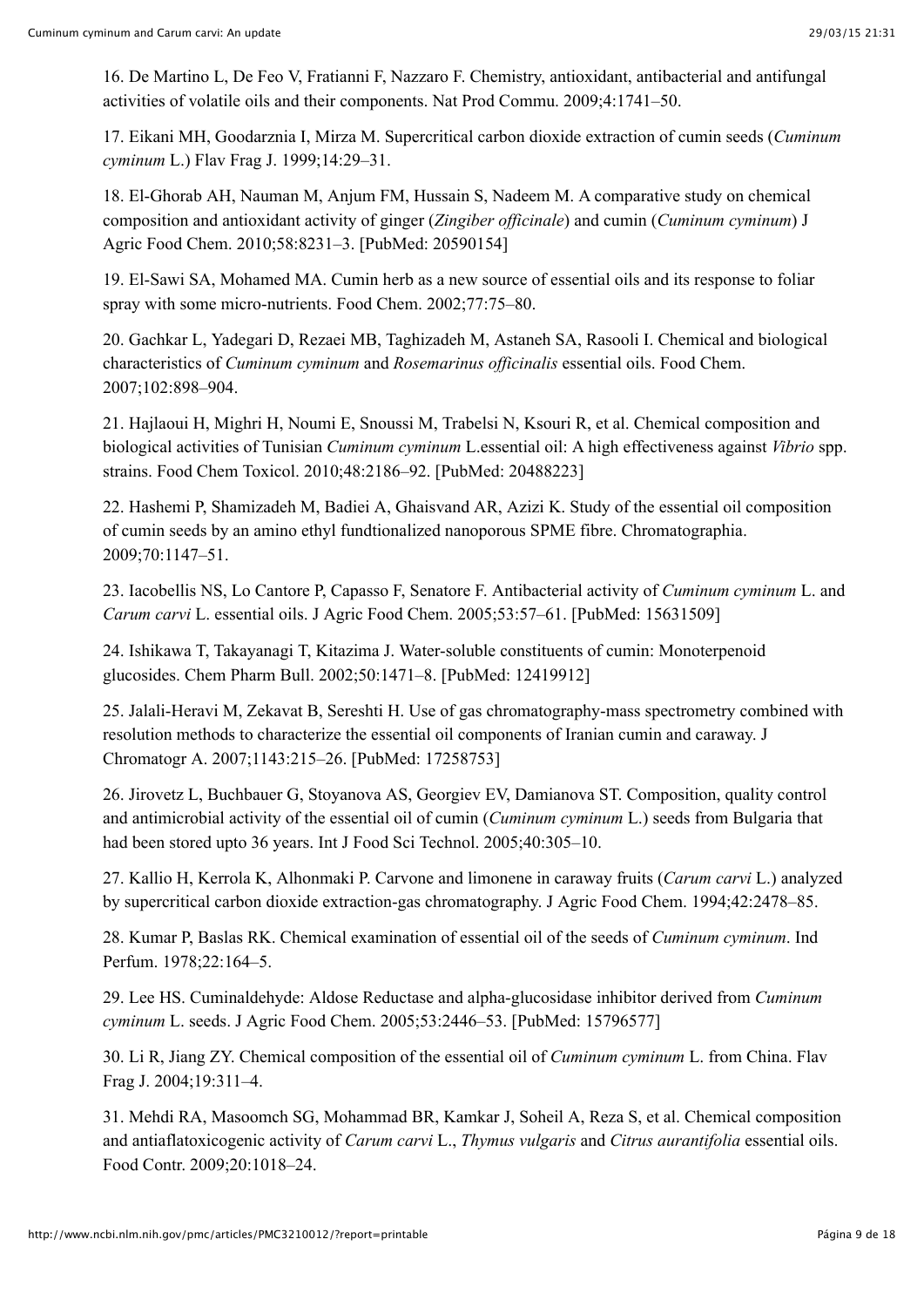32. Oroojalian F, Kasra-Kermanshahi R, Azizi M, Bessami MR. Phytochemical composition of the essential oils from three Apiaceae species and their antibacterial effects on food-borne pathogens. Food Chem. 2010;120:765–70.

33. Richter J, Schellenberg I. Comparison of different extraction methods for the determination of essential oils and related compounds from aromatic plants and optimization of solid-phase microextraction/ gas chromatography. Anal Bioanal Chem. 2007;387:2207–17. [PubMed: 17221240]

34. Salveson A, Svendsen AB. Gas liquid chromatographic separation and identification of the constituents of caraway seed oil: I; The monoterpene hydrocarbons. Planta Med. 1976;8:93–6. [PubMed: 959400]

35. Sadraei H, Ghannadi A, Takei-Bavani Effects of *Zaratia multiflora* and *Carum carvi* essential oils and hydroalcoholic extracts of *Passiflora incarnate, Berberis integerrima* and *Crocus sativus* on rat isolated uterus contractions. Int J Aromather. 2003;13:1210–7.

36. Sedlakova J, Kocourkova B, Kuban V. Determination of essential oil content and composition in caraway (*Carum carvi L.*) Czech J Food Sci. 2001;19:31–6.

37. Sedlakova J, Kocourkova B, Lojkova L, Kuban V. Determination of essential oil content in caraway (*Carum carvi L.*) species by means of supercritical fluid extraction. Plant Soil Environ. 2001;49:277–82.

38. Simic A, Rancic A, Sokovic MD, Ristic M, Grujic-Javanovic A, Vukojevic J, et al. Essential oil composition fo Cymbopogon winterianus and Carum carvi and their antimicrobial activities. Pharm Biol. 2008;46:437–41.

39. Topal U, Sasaki M, Goto M, Otles S. Chemical compositions and antioxidant properties of essential oils from nine species of Turkish plants obtained by supercritical carbon dioxide extraction and steam distillation. Int J Food Sci Nutr. 2008;59:619–34. [PubMed: 19382349]

40. Zheng GQ, Kenney PM, Lamm LK. Anethofuran, carvone, and limonene: Potential cancer chemopreventive agents from dill weed oil and caraway oil. Planta Med. 1992;58:338–41. [PubMed: 1438594]

41. Laribi B, Kouki K, Mougou A, Marzouk B. Fatty acid and essential oil composition of three Tunisian caraway (*Carum carvi* L.) seed ecotypes. J Sci Food Agric. 2010;90:391–6. [PubMed: 20355058]

42. Ngo-Duy C, Destaillats F, Keskitalo M, Arul J, Angers P. Triacylglerols of Apiaceaae seed oils: composition and regiodistribution of fatty acids. Eur J Lipid Sci Technol. 2009;111:164–9.

43. Reiter B, Lechner M, Lorbeer E. The fatty acid profiles-including petroselinic and cis-vaccenic acid-of different Umbelliferae seed oils. Fett/Lipid. 1998;100:498–502.

44. Seidler-Lozykowska K, Baranska M, Baranski R, Krol D. Raman analysis of caraway (*Carum carvi* L.) single fruits. Evaluation of essential oil content and its composition. J Agric Food Chem. 2010;58:5271–5. [PubMed: 20402506]

45. Yetim H, Sagdic O, Ozturk I. Fatty acid composition of cold press oils of seven edible plant seeds grown in Turkey. Chem Nat Compd. 2008;44:634–6.

46. El-Negoumy SI, Mansour RMA. Flavone glycosides of *Cuminum cyminum* seeds. Grasa Y Aceites. 1989;40:87–9.

47. Khafagy SM, Sarg TM, Abdel Salam NA, Gabr O. Isolation of two flavone glycosides from the fruits of *Cuminum cyminum* L. grown in Egypt. Pharmazie. 1978;33:296–7. [PubMed: 674343]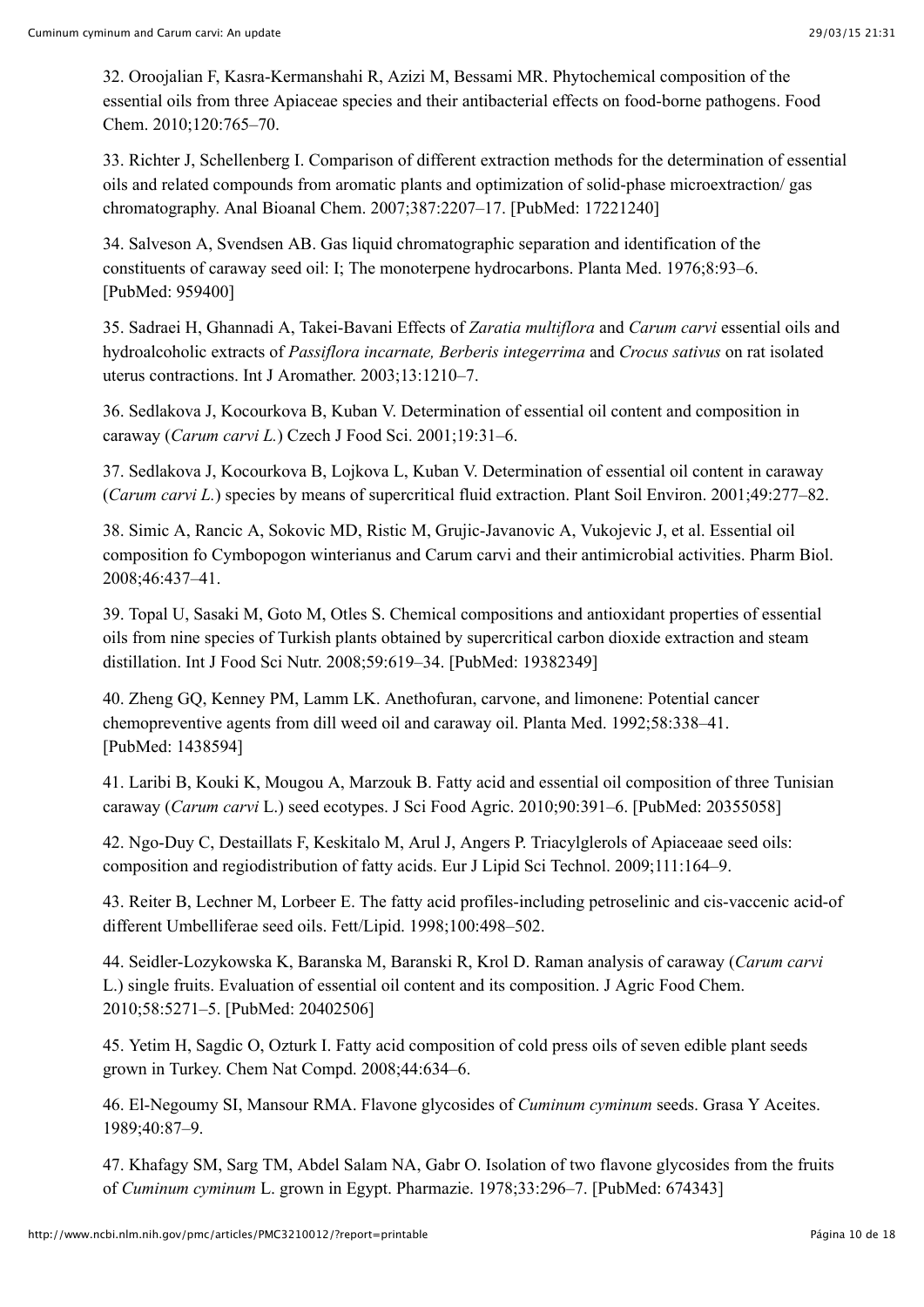48. Kitazima J, Ishikawa T, Fujimatu E, Kondho K, Takayanagi T. Glycosides of 2-C-methyl-D-erythritol from the fruits of anise, coriander and cumin. Phytochemistry. 2003;62:115–20. [PubMed: 12475627]

49. Kunzemann J, Herrmann K. Isolation and identification of flavon(ol)-glycosides in caraway (*Carum carvi* L.), fennel (*Foeniculum vulgare* Mill.), anise (*Pimpinella anisum* L.) and coriander (Coriandrum sativum L), and of flavon-c-glycosides in anise I Phenolics of spices. A. Lebensm Unters Forsch. 1977;164:194–200.

50. Matsumara T, Ishikawa T, Kitazima J. Water-soluble constituents of caraway: aromatic compound, glucoside and glucides. Phytochemistry. 2002a;61:455–9.

51. Matsumara T, Ishikawa T, Kitazima J. Water-soluble constituents of caraway: Carvone derivatives and their glucosides. Chem Pharm Bull. 2002b;50:66–72.

52. Takayanagi T, Ishikawa T, Kitazima J. Sesquiterpene lactone glucosides and alkyl glycosides from the fruit of cumin. Phytochemistry. 2003;63:479–84. [PubMed: 12770603]

53. Najda A, Dyduch J, Brzozowski N. Flavonoid content and antioxidant activity of caraway roots (*Carum carvi* L.) Veg Crops Res Bull. 2008;68:127–33.

54. Nakano Y, Matsunaga H, Saita T, Mori M, Katano M, Okabe H. Antiproliferative constituents in Umbelliferae plants II: Screening for polyacetylenes in some Umbelliferae plants, and isolation of panaxynol and falcarindiol from the root of *Heracleum moellendorffii*. Biol Pharm Bull. 1998;21:257–61. [PubMed: 9556156]

55. Zaman U, Abbasi A. Isolation, purification and characterization of a nonspecific lipid transfer protein from *Cuminum cyminum*. Phytochemistry. 2009;70:979–87. [PubMed: 19473681]

56. Al-Bataina BA, Maslat AO, Al-Kofahil MM. Element analysis and biological studies on ten oriental spices using XRF and Ames test. J Trace Elem Med Biol. 2003;17:85–90. [PubMed: 14531636]

57. Maiga A, Diallo D, Bye R, Paulsen BS. Determination of some toxic and essential metal ions in medicinal and edible plants from Mali. J Agric Food Chem. 2005;53:2316–21. [PubMed: 15769174]

58. Milan KSM, Dholakia H, Tiku PK, Vishveshwaraiah P. Enhancement of digestive enzymatic activity by cumin (*Cuminum cymonum* L.) and role of spent cumin as a bionutrient. Food Chem. 2008;110:678–83.

59. Toghrol F, Daneshpejouh H. Estimation of free amino acids, protein and amino acid compositions of cumin seed (*Cuminum cyminum*) of Iran. J Trop Pediatr Environ Child Health. 1974;20:109–11. [PubMed: 4497570]

60. Uma Pradeep K, Geervani P, Eggum BO. Common Indian spices: Nutrient composition, consumption and contribution to dietary value. Plant Foods Hum Nutr. 1993;44:137–48. [PubMed: 8397396]

61. Allaghadri T, Rasooli I, Owlia P, Nadooshan MJ, Ghanfari T, Taghizadeh M, et al. Antimicrobial property, antioxidant capacity, and cytotoxicity of essential oil from cumin produced in Iran. J Food Sci. 2010;75:H54–61. [PubMed: 20492235]

62. Bukhari SB, Iqbal S, Bhangar MI. Antioxidant potential of commercially available cumin (*Cuminum cyminum* Linn.) Int J Food Sci Nutr. 2009;60:240–7. [PubMed: 18720171]

63. Lado C, Then M, Varga I, Szoke E, Azentminalyi K. Antioxidant property of volatile oils determined by ferric reducing ability. Z Naturforsch. 2004;59c:354–8.

64. Polovka M, Suhaj M. Detection of caraway and bay leaves irradiation based on their extracts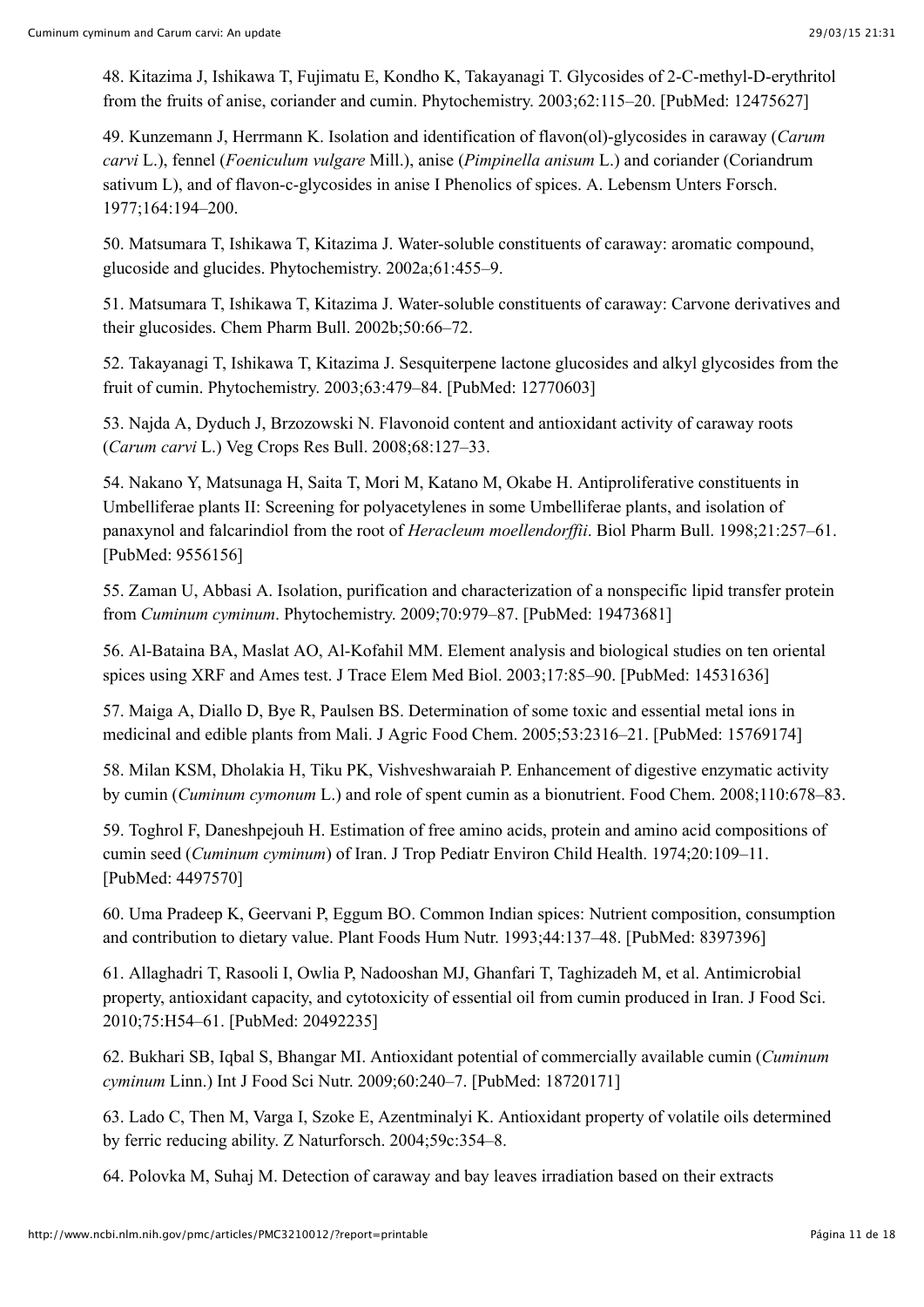antioxidant properties evaluation. Food Chem. 2010;119:391–401.

65. Ramadan MF, Moersel JT. Screening of the antiradical action of vegetable oils. J Food Comp Anal. 2006;19:838–42.

66. Reddy A, Lokesh BR. Studies on spice principles as antioxidant in the inhibition of lipid peroxidation or rat liver microsomes. Mol Cell Biochem. 1992;111:117–24. [PubMed: 1588934]

67. Samojlik I, Lakic N, Mimica-Dukic N, Dakovic-Svajcer K, Bozin B. Antioxidant and hepatoprotective potential of essential oils of coriander (*Coriandrum sativum* L.) and caraway (*Carum carvi* L.) (Apiaceae) J Agric Food Chem. 2010;58:8848–53. [PubMed: 20608729]

68. Satyanarayana S, Sushruta K, Sarma GS, Srinivas N, Subba Raju GV. Antioxidant activity of the aqueous extracts of spicy food additives-evaluation and comparison with ascorbic acid in *in-vitro* systems. J Herb Pharmacother. 2004;4:1–10. [PubMed: 15364640]

69. Singh G, Marimuthu P, Murali HS, Bawa AS. Antiooxidative and antibacterial potentials of essential oils and extracts isolated from various spice materials. J Food Saf. 2005;25:130–45.

70. Thippeswamy NB, Naidu A. Antioxidant potency of cumin varieties - cumin, black cumin and bitter cumin - on antioxidant systems. Eur Food Res Technol. 2005;220:472–6.

71. Ruberto G, Baratta MT. Antioxidant activity of selected essential oil components in two lipid model systems. Food Chem. 2000;69:167–74.

72. Rodov V, Vinokur Y, Gogia N, Chkhikvishvili I. Hydrophilic and lipophilic antioxidant capacities of Georgian spices for meat and their possible health implications. Georgian Med News. 2010;179:61–6. [PubMed: 20234067]

73. Agnihotri S, Vaidya AD. A novel approach to study antibacterial properties of volatile components of selected Indian medicinal herbs. Indian J Exp Biol. 1996;34:712–5. [PubMed: 8979514]

74. Deb Roy S, Thakur S, Negi A, Kumari M, Sutar N, Jana GK. In vitro antibiotic activity of volatile oils of *Carum carvi* and *Coriandrum sativum*. Int J Chem Analyt Sci. 2010;1:149–50.

75. Irkin R, Korukluoglu M. Growth inhibition of pathogenic bacteria and some yeasts by selected essential oils and survival of *L. monocytogenes* and *C. albicans* in apple-carrot juice. 2009;6:387–94.

76. Shetty RS, Singhal RS, Kulkarni PR. Antimicrobial properties of cumin. World J Microbiol Biotechnol. 1994;10:232–3.

77. Singh G, Kapoor IP, Pandey SK, Singh UK, Singh RK. Studies on essential oils: Part 10; Antibacterial activity of volatile oils of some spices. Phytother Res. 2002;16:680–2. [PubMed: 12410554]

78. Youssef BM, Hammad AA. Comparative antibacterial effect of garlic and cumin essential oils. Egypt J Microbiol. 2010;29:131–7.

79. Vicuda-Martos M, Ruiz-Navajas Y, Fernandez-Lopez J, Perez-Alvarez JA. Antibacterial activity of different essential oils obtained from spices widely used in Mediterranean diet. Int J Food Sci Technol. 2008;43:526–31.

80. Derakhshan S, Sattari M, Bigdeli M. Effect of sub-inhibitory concentrations of cumin (*Cuminum cyminum* L.) seed essential oil and alcoholic extract on the morphology, capsule expression and urease activity of Klebsiella pneumoniae. Int J Antimicrob Agents. 2008;32:432–6. [PubMed: 18715764]

81. Derakhshan S, Sattari M, Bigdeli M. Effect of cumin (*Cuminum cyminum* L.) seed essential oil on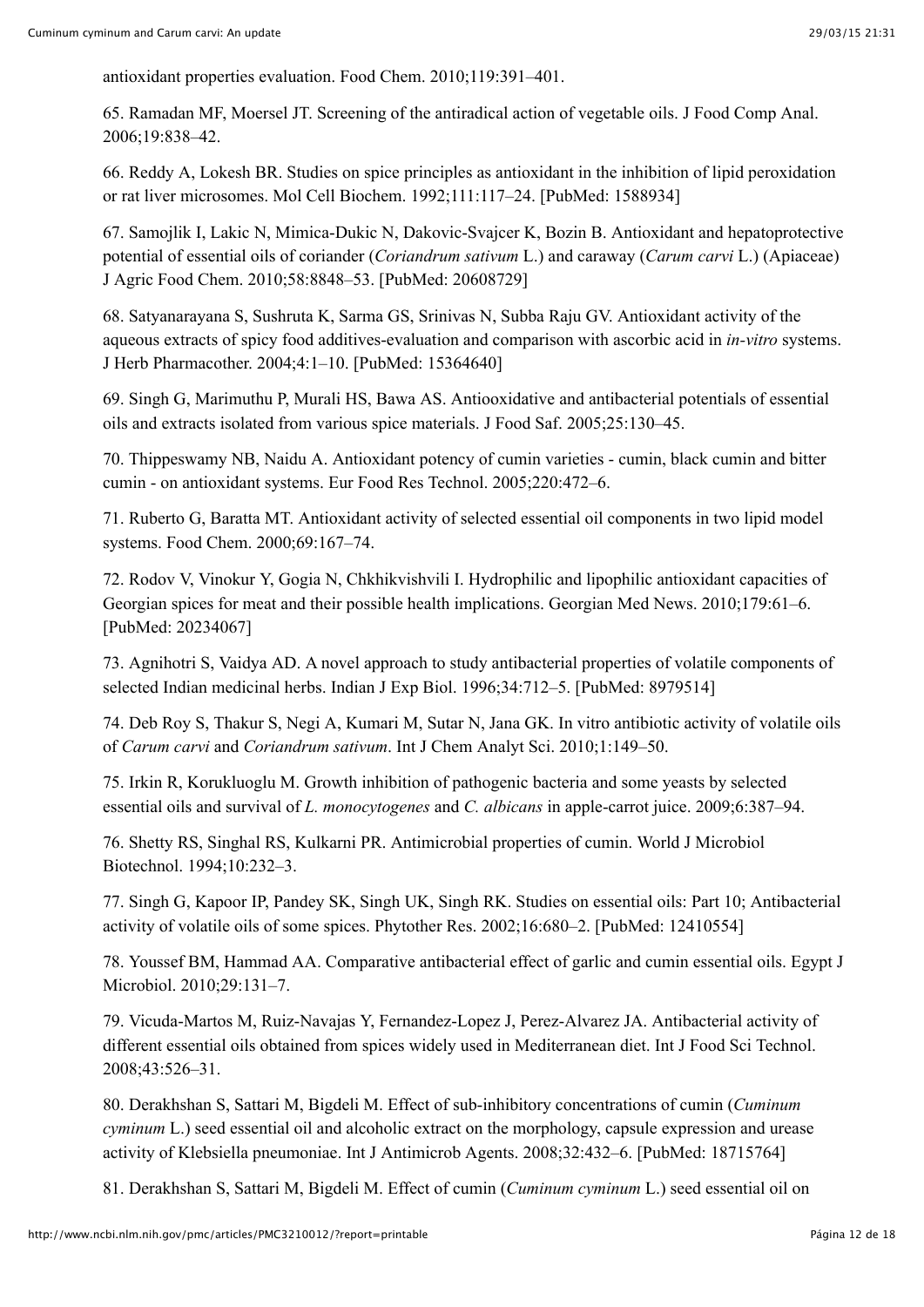biofilm formation and plasmid integrity by *Klebsiella pneumoniae*. Pharmacog Mag. 2010;6:57–61. [PMCID: PMC2881652]

82. Shayegh S, Rasooli I, Taghizadeh M, Astaneh SD. Phytotherapeutic inhibition of supragingival dental plaque. Nat Prod Res. 2008;22:428–39. [PubMed: 18404563]

83. Dorman HJD, Deans SG. Antimicrobial agents from plants: Antibacterial activity of plant volatile oils. J Appl Microbiol. 2000;88:308–16. [PubMed: 10736000]

84. Farag RS, Daw ZY, Hewedi FM, El Baroty GSA. Antimicrobial activity of some Egyptian spice essential oils. J Food Prot. 1989;52:665–7.

85. Helander IM, Alakomi HL, Latva-Kala K, Mattila-Sandholm T, Pol I, Smid EJ, et al. Characterization of the action of selected essential oil components on gram-negative bacteria. J Agric Food Chem. 1998;46:3590–5.

86. Kim J, Marshall MR, Wei C. Antibacterial activity of some essential oils components against the foodborne pathogens. J Agric Food Chem. 1995;43:2839–45.

87. Burt S. Essential oils: Their antibacterial properties and potential applications in foods: A review. Int J Food Microbiol. 2004;94:223–53. [PubMed: 15246235]

88. Boyraz N, Ozcan M. Antifungal effect of some spice hydrosols. Fitoterapia. 2005;76:661–5. [PubMed: 16243447]

89. Farag RS, Daw ZY, Abo-Raya SH. Influence of some spice essential oils on *Aspergillus parasiticus* growth and production of aflatoxins in a synthetic medium. J Food Sci. 1989a;54:74–6.

90. Farag RS, Daw ZY, Hewedi FM, El Baroty GS. Antimicrobial activity of some Egyptian spice essential oils. J Food Prot. 1989b;52:665–7.

91. Hammad AAI, Youssef BM. Growth inhibition of some pharmacological molds by garlic and cumin essential oils. Egypt J Microbiol. 1995;29:115–20.

92. Razzaghi-Abyaneh M, Shams-Ghahfarokhi M, Rezaee MB, Jimand K, Alinezahad S, Saberi R. Chemical composition and antiaflatoxigenic activity of *Carum carvi L, Thymus vulgaris* and *Citrus aurantifolia* essential oils. Food Contr. 2009;20:1018–24.

93. Romagnoli C, Andreotti E, Maietti S, Mahendra R, Mares D. Antifungal activity of essential oil from fruits of Indian *Cuminum cyminum*. Pharm Biol. 2010;48:834–48. [PubMed: 20645785]

94. Skrinjar MM, Mandi AI, Misan AC, Sakac MB, Saric LC, Zec MM. Effect of mint (*Mentha piperita* L.) and Caraway (*Carum carvi* L.) on the growth of some toxicogenic Aspergillus species and aflatoxin B production. Proc Nat Sci Matica Srpska Novi Sad. 2009;116:131–9.

95. Nalini N, Sabitha K, Vishwanathan P, Menon VP. Influence of spices on the bacterial (enzyme) activity in experimental colon cancer. J Ethnopharmacol. 1998;62:15–24. [PubMed: 9720607]

96. Nalini N, Manju V, Menon VP. Effect of spices on lipid metabolism in 1,2-dimethylhydrazine-induced rat colon carcinogenesis. J Med Food. 2006;9:237–45. [PubMed: 16822210]

97. Kamaleeshwari M, Deeptha K, Sengottuvelan M, Nalini N. Effect of dietary caraway on aberrant crypt foci development, fecal steroids, and intestinal alkaline phosphatase activities in 1,2-dimethylhydrazineinduced colon carcinogenesis. Toxicol Appl Pharmacol. 2006a;214:290–6.

98. Deeptha K, Kamaleeshwari M, Sengottuvelan M, Nalini N. Dose dependent inhibitory effect of dietary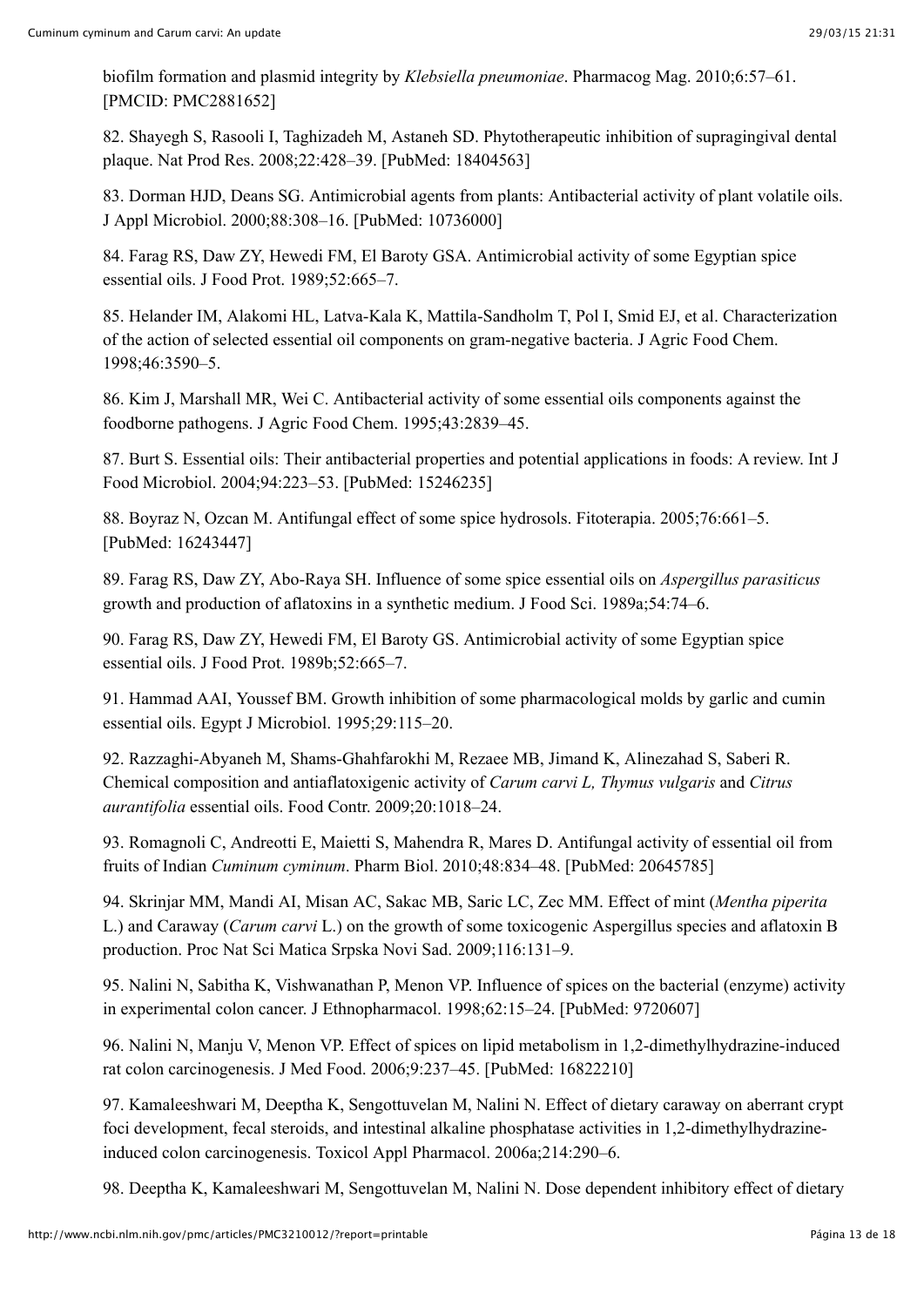caraway on 1, 2-dimethylhydrazine induced colonic aberrant crypt foci and bacterial enzyme activity in rats. Invest. New Drugs. 2006;24:479–88.

99. Aruna K, Sivaramakrishnan VM. Anticarcinogenic effects of some Indian plant products. Food Chem Toxicol. 1992;30:953–6. [PubMed: 1473788]

100. Gagandeep S, Dhanalakshmi S, Mendiz E, Rao AR, Kale RK. Chemopreventive effects of *Cuminum cyminum* in chemically induced forestomach and uterine cervix tumors in murine model systems. Nutr Cancer. 2003;47:171–80. [PubMed: 15087270]

101. aderi-Kalali B, Allameh A, Rasaee MJ, Bach HJ, Behechti A, Doods K, et al. Suppressive effects of caraway (*Carum carvi*) extracts on 2, 3, 7, 8-tetrachloro- dibenzo-p-dioxin-dependent gene expression of cytochrome P450 1A1 in the rat H4IIE cells. Toxicol In vitro. 2005;19:373–7. [PubMed: 15713544]

102. Aruna K, Rukkumani R, Varma PS, Menon VP. Therapeutic role of *Cuminum cyminum* on ethanol and thermally oxidized sunflower oil induced toxicity. Phytother Res. 2005;19:416–21. [PubMed: 16106395]

103. Kamaleeswari M, Nalini N. Dose-response efficacy of caraway on tissue lipid peroxidation and antioxidant profile in rat colon carcinogenesis. J Pharm Pharmacol. 2006b;58:1121–30. [PubMed: 16872560]

104. Wattenberg LW. Inhibition of carcinogenesis by naturally-occurring and synthetic compounds. Basic Life Sci. 1990;52:155–66. [PubMed: 2183767]

105. Wattenberg LW, Sparnins VL, Barany G. Inhibition of N-nitrosodiethylamine carcinogenesis in mice by naturally occurring organosulfur compounds and monoterpenes. Cancer Res. 1990;49:2689–92. [PubMed: 2713853]

106. Bogucka-Kocka A, Smolarz HD, Kocki J. Apoptotic activities of ethanol extracts from some Apiaceae on human leukaemia cell lines. Fitoterapia. 2008;79:487–97. [PubMed: 18672039]

107. Higashimoto M, Purintrapiban J, Kataoka K, Kinouchi T, Vinitketkumnuen U, Akimoto S, et al. Mutagenicity and antimutagenicity of extracts of three spices and a medicinal plant in Thailand. Mut Res. 1993;303:135–42. [PubMed: 7694130]

108. Mazaki M, Kataoka K, Kinouchi T, Vinitketkumnuen U, Yamada M, Nohmi T, et al. Inhibitory effects of caraway (*Carum carvi L.*) and its component on N-methyl-N'-nitro-N-nitrosoguanidine-induced mutagenicity. J Med Invest. 2006;53:123–33. [PubMed: 16538005]

109. Srinivasan K. Plant foods in the management of diabetes mellitus: Spices as beneficial antidiabetic food adjuncts. Int J Food Sci Nutr. 2005;56:399–414. [PubMed: 16361181]

110. Roman-Ramos R, Flores-Saenz JL, Alarcon-Aguilar FJ. Anti-hyperglycemic effect of some edible plants. J Ethnopharmacol. 1995;48:25–32. [PubMed: 8569244]

111. Dhandapani S, Subramanian VR, Rajagopal S, Namasivayam N. Hypolipidemic effect of *Cuminum cyminum* L.on alloxan-induced diabetic rats. Pharmacol Res. 2002;46:251–5. [PubMed: 12220968]

112. Jagtap AG, Patil PB. Antihyperglycemic activity and inhibition of advanced glycation end product formation by *Cuminum cyminum* in streptozotocin induced diabetic rats. Food Chem Toxicol. 2010;48:2030–6. [PubMed: 20451573]

113. Kumar PA, Reddy PY, Srinivas PN, Reddy GB. Delay of diabetic cataract in rats by the antiglycating potential of cumin through modulation of α-crystallin chaperone activity. J Nutr Biochem. 2009;20:553–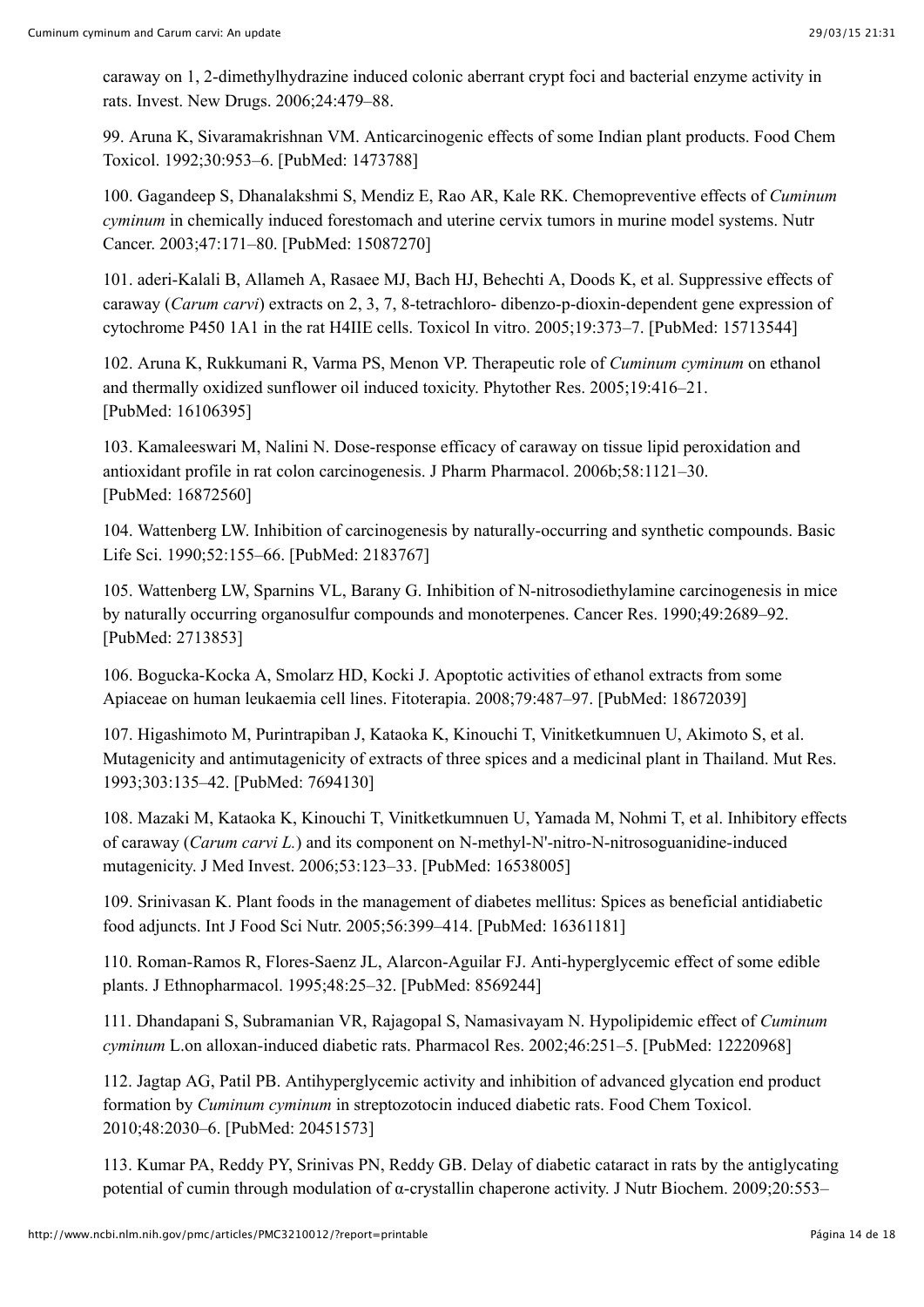62. [PubMed: 18789666]

114. Willatgamuva SA, Platel K, Sarawathi G, Srinivasan K. Antidiabetic influence of dietary cumin seeds (*Cuminum cyminum*) in streptozotocin induced diabetic rats. Nutr Res. 1998;18:131–42.

115. Ene AC, Nwankwo EA, Samdi LM. Alloxan-induced diabetes in rats and the effects of black caraway (*Carum carvi* L.) oil on their body weight. Res J Med Med Sci. 2007;2:48–52.

116. Eddouks M, Lemhadri A, Michel JB. Caraway and caper: potential anti-hyperglycaemic plants in diabetic rats. J Ethnopharmacol. 2004;94:143–8. [PubMed: 15261975]

117. Kode A, Rajagopalan R, Penumathsa SV, Menon VP. Effect of ethanol and thermally oxidized sunflower oil ingestion on phospholipid fatty acid composition of rat liver: Protective role of *Cuminum cyminum* L. Ann Nutr Metab. 2005;49:300–3. [PubMed: 16088094]

118. Shirke SS, Jagtap AG. Effects of methanolic extract of *Cuminum cyminum* on total serum cholesterol in ovariectomized rats. Indian J Pharmacol. 2009;41:92–3. [PMCID: PMC2841243] [PubMed: 20336228]

119. Lemhadri A, Hajji L, Michel JB, Eddouks M. Cholesterol and triglycerides lowering activities of caraway fruits in normal and streptozotocin diabetic rats. J Ethnopharmacol. 2006;106:321–6. [PubMed: 16567073]

120. Sambaiah K, Srinivasan K. Effect of cumin, cinnamon, ginger, mustard and tamarind in induced hypercholesterolemic rats. Nahrung. 1991;35:47–51. [PubMed: 1865890]

121. Chauhan PS, Satti NK, Suri KA, Amina M, Bani S. Stimulatory effects of *Cuminum cyminum* and flavonoid glycoside on cyclosporine-A and restraint stress induced immune-suppression in swiss albino mice. Chem Biol Interac. 2010;185:66–72.

122. Haghparast A, Shams J, Khatibi A, Alizaseh AM, Kamalinejad M. Effects of the fruit essential oil of *Cuminum cyminum* Linn. (Apiaceae) on acquisition and expression of morphine tolerance and dependence in mice. Neurosci Lett. 2008;440:134–9. [PubMed: 18550281]

123. Khatibi A, Hagrarast A, Shams J, Dianati E, Komaki A, Kamalinejad M. Effects of the fruit essential oil of *Cuminum cyminum* L.on the acquisition and expression of morphine-induced conditioned place preference in mice. Neurosci Lett. 2008;448:94–8. [PubMed: 18950682]

124. Janahmadi M, Niazi F, Danyali S, Kamalinejad M. Effects of the fruit essential oil of *Cuminum cyminum* Linn. (Apiaceae) on pentylenetetrazol-induced epileptiform activity in F1 neurones of *Helix aspersa*. J Ethnopharmacol. 2006;104:278–82. [PubMed: 16226415]

125. Sayyah M, Mahboubi A, Kamalinejad M. Anti-convulsant effect of the fruit essential oil of *Cuminum cyminum* in mice. Pharmaceut Biol. 2002a;40:478–80.

126. Sayyah M, Peirovi A, Kamalinejad M. Antinociceptive effect of fruit essential oil of *Cuminum cyminum* L. in rat. Iran Biomed J. 2002b;6:141–5.

127. Kubo I, Kinst-Hori I. Tyrosinase inhibitors from cumin. J Agric Food Chem. 1998;46:5338–41.

128. Koppula S, Kopalli SR, Sreemantula S. Adaptogenic and nootropic activities of aqueous extracts of *Carum Carvi* Linn (Caraway) fruit: an experimental study in wistar rats. Aust J Med Herb. 2009;21:76–9.

129. Malini T, Vanithakumari G. Estrogenic activity of *Cuminum cyminum* in rats. Indian J Exp Biol. 1987;25:442–4. [PubMed: 2963791]

130. Thakur S, Bawara B, Dubey A, Nandini D, Chauhan N, Saraf DK. Effect of *Carum carvi* and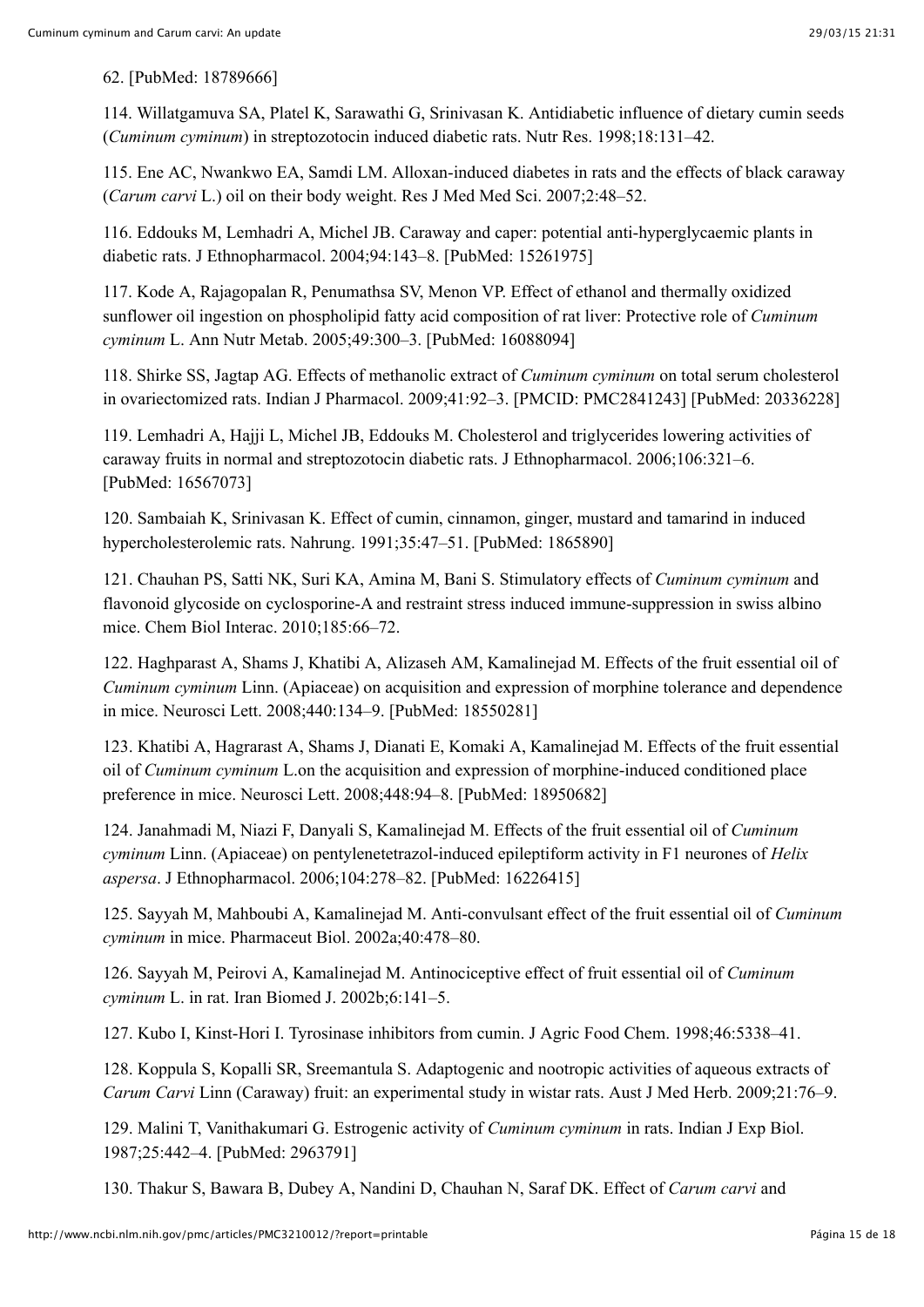*Curcuma longa* on hormonal and reproductive parameter of female rats. Int J Phytomed. 2009;1:31–8.

131. Shirke SS, Jadhav SR, Jagtap AG. Methanolic extract of *Cuminum cyminum* inhibits ovariectomyinduced bone loss in rats. Exp Biol Med. 2008;233:1403–10.

132. Thomson Coon J, Ernst E. Systematic review: Herbal medicinal products for non-ulcer dyspepsia. Aliment Pharmacol Ther. 2002;16:1689–99. [PubMed: 12269960]

133. Forster HB, Niklas H, Lutz S. Antispasmodic effects of some medicinal plants. Planta Med. 1980;40:309–19. [PubMed: 7220648]

134. Al-Essa MK, Shafagoj YA, Mohammed Fi, Afifi FU. Relaxant effect of ethanol extract of *Carum carvi* on dispersed intestinal smooth muscle cells of the guinea pig. Pharm Biol. 2010;48:76–80. [PubMed: 20645759]

135. Hawrelak JA, Cattley T, Myers SP. Essential oils in the treatment of intestinal dysbiosis: A preliminary in vitro study. Altern Med Rev. 2009;14:380–4. [PubMed: 20030464]

136. Nariman F, Eftekhar F, Habibi Z, Massarrat S, Malekzadeh R. Antibacterial activity of twenty iranian plant extracts against clinical isolates of *Helicobacter pylori*. Iran J Basic Med Sci. 2009;12:105–11.

137. Mahady GB, Pendland SL, Stoia A, Hamill FA, Fabricant D, Dietz BM, et al. In vitro susceptibility of *Helicobacter pylori* to botanical extracts used traditionally for the treatment of gastrointestinal disorders. Phytother Res. 2005;19:988–91. [PubMed: 16317658]

138. Nostro A, Cellini L, Di Bartolomeo S, Di Campli E, Grande R, Cannatelli MA, et al. Antibacterial effect of plant extracts against *Helicobacter pylori*. Phytother Res. 2005;19:198–202. [PubMed: 15934015]

139. Khayyal MT, el-Ghazaly MA, Kenawy SA, Seif-el-Nasr M, Mahran LG, Kafafi YA, et al. Antiulcerogenic effect of some gastrointestinally acting plant extracts and their combination. Arzneimittelforschung. 2001;51:545–53. [PubMed: 11505785]

140. Vasudevan K, Vembar S, Veeraraghavan K, Haranath PS. Influence of intragastric perfusion of aqueous spice extracts on acid secretion in anesthetized albino rats. Indian J Gastroenterol. 2000;19:53–6. [PubMed: 10812814]

141. Boskabady MH, Kianai S, Azizi H. Relaxant effect of *Cuminum cyminum* on guinea pig tracheal chains and its possible mechanism(s) Indian J Pharmacol. 2005;37:111–5.

142. Boskabady MH, Kianai S, Azizi H, Khatami T. Antitussive effect of *Cuminum cyminum* Linn. in guinea pigs. Nat Prod Rad. 2006;5:266–9.

143. Srivastava KC. Extracts from two frequently consumed spices--cumin (*Cuminum cyminum*) and turmeric (*Curcuma longa*)--inhibit platelet aggregation and alter eicosanoid biosynthesis in human blood platelets. Prostaglandins Leukot Essen Fatty Acids. 1989;37:57–64.

144. Srivastava KC, Mustafa T. Pharmacological effect of spices: Eicosanoid modulating activities and their significance in human health. Biomed Rev. 1994;2:15–29.

145. Mahesh CM, Gowda KPS, Gupta AK. Protective action of *Cuminum cyminum* against gentamicininduced nephrotoxicity. J Pharmacy Res. 2010;3:753–7.

146. Sachin BS, Monica P, Sharma SC, Satti NK, Tikoo MK, Tikoo AK, et al. Pharmacokinetic interaction of some antitubercular drugs with caraway: Implications in the enhancement of drug bioavailability. Hum Exp Toxicol. 2009;28:175–84. [PubMed: 19734267]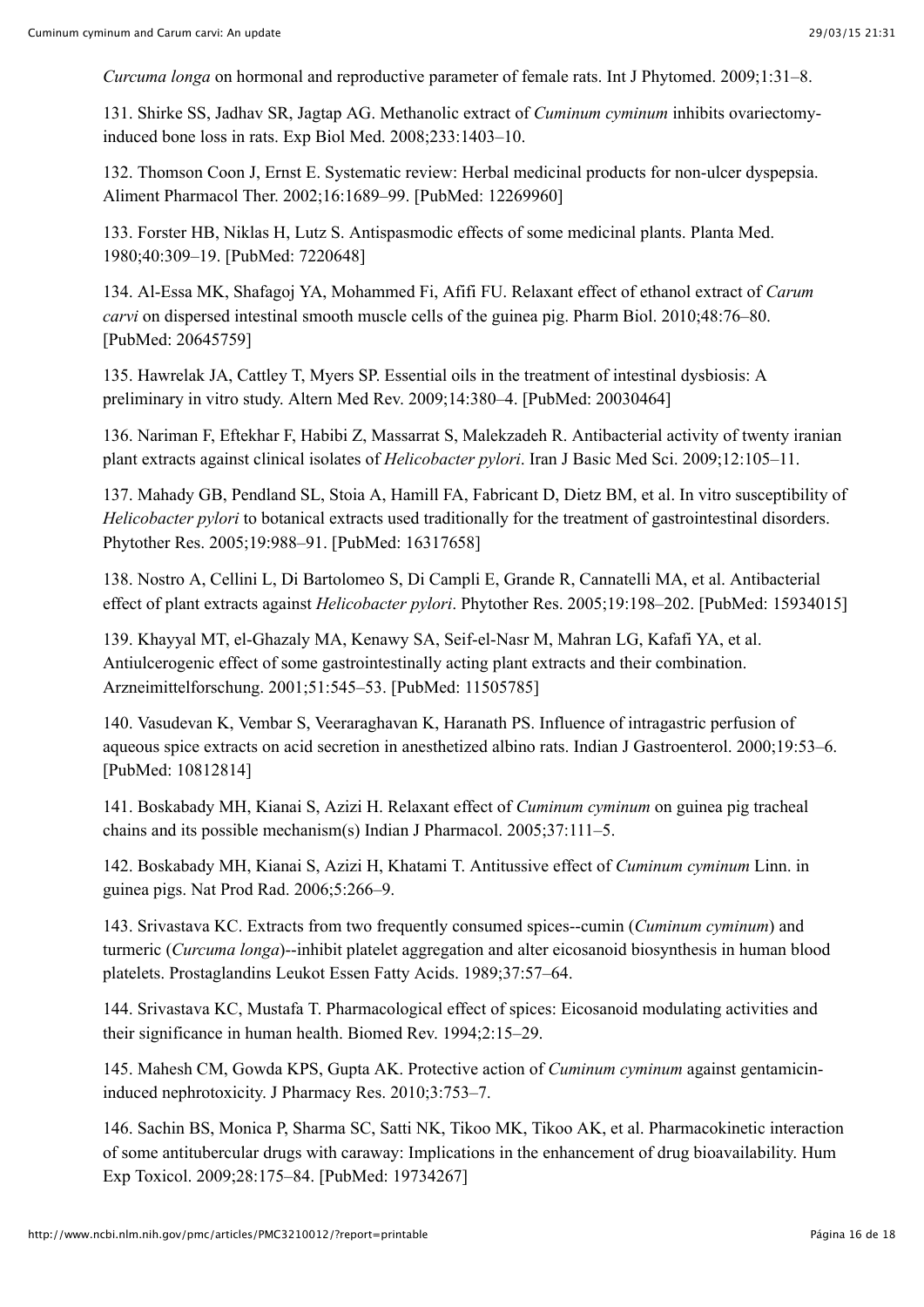147. Sachin BS, Sharma SC, Sethi S, Tasduq SA, Tikoo MK, Tikoo AK, et al. Herbal modulation of drug bioavailability: Enhancement of rifampicin levels in plasma by herbal products and a flavonoid glycoside derived from *Cuminum cyminum*. Phytother Res. 2007;21:157–63. [PubMed: 17128432]

148. Venkataramanan RR, Komoroski B, Strom S. *In vitro* and *in vivo* assessment of herb- drug interactions. Life Sci. 2006;27:2105–15. [PubMed: 16427092]

## **Figures and Tables**

### **Figure 1a**



Cuminum cyminum

#### **Figure 1b**



Carum carvi

**Figure 2**